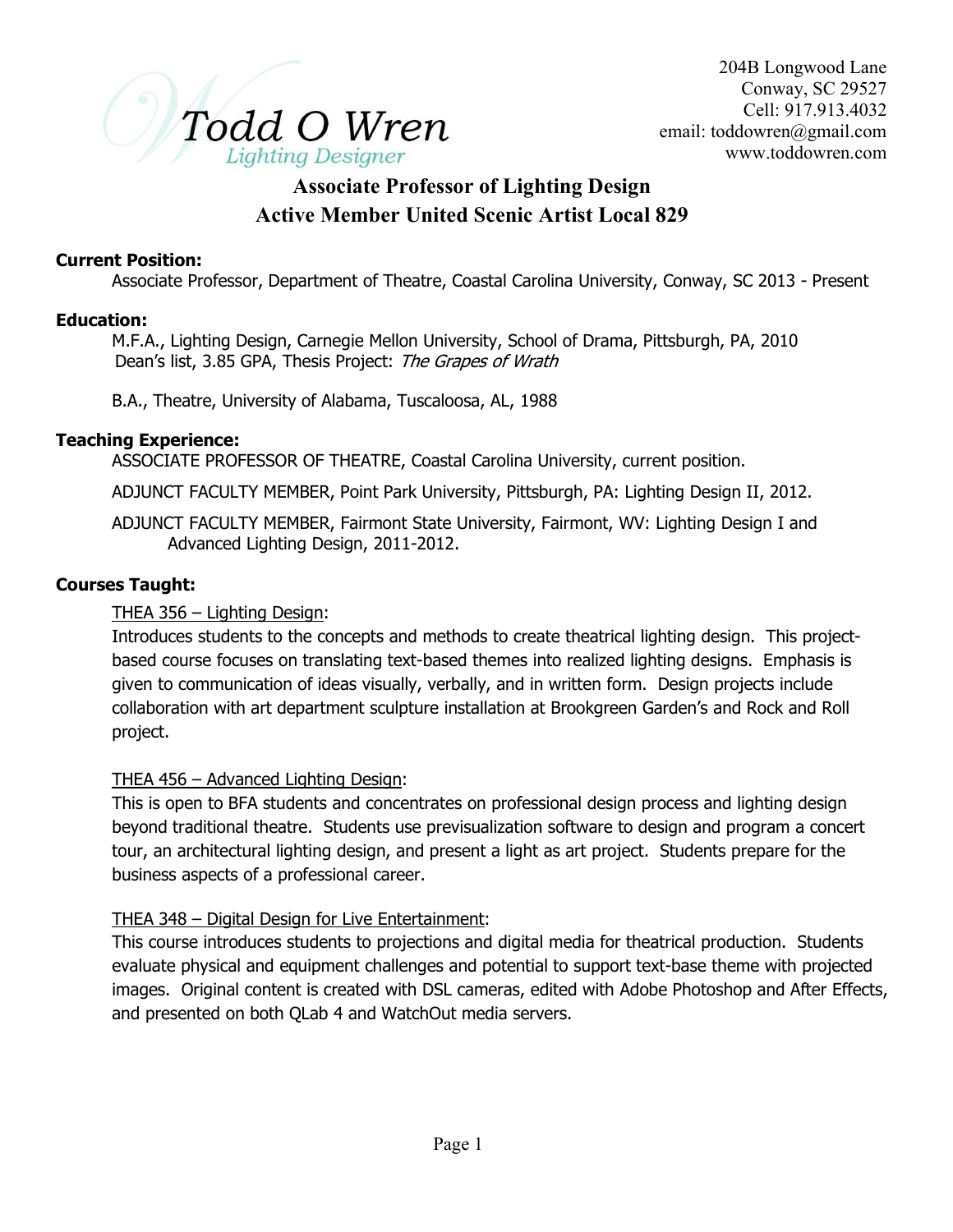## THEA 359 – Special Topics in Theatre:

This course is specifically open ended to provide students with unique opportunities and allow new course offering before adding them to the curriculum. Advanced Stagecraft, Advanced Lighting Design and Introduction to Technology were all initially taught as special topics. Other topics include projects developing campus light sculptures, interactive lighting displays, 3D projection mapping, and installation of Brookgreen Gardens lighting display created by Bruce Munro, Spring 2020.

## THEA 347 – Principles of Sound Design:

This course is open to all students and introduces the concepts and tools used to create an original theatrical sound design. Students create and record sound effects, edit them with Audacity, and design playback with QLab 4.

# THEA 497 – Theatre Capstone:

This course is open to all BFA design students. Individual students are mentored and prepared for a professional career in design and technology. Emphasis is on their Capstone Project and portfolio.

## THEA 452 – Projects in Design:

This course is open to all BFA students as a mentor design practicum. Students complete mainstage design assignments in costume, lighting, sound, scenic or projection design. Emphasis is placed on professional design standards and presentation.

## THEA 346 – Advanced Stage Craft:

This Course is open to BFA students and explores the practical application and use of stage rigging, automation, system integration, and 3D printing. Emphasis is placed on safety and appropriate rigging skills.

# THEA 255 – Computer Aided Drafting and Design:

This course is open to all students and introduces student to 2D and 3D drafting tools and techniques. This project-based course uses Sketch Up and VectorWorks for students to create virtual models and scale drawings.

## THEA 153 – Introduction to Theatre Technology:

This is open to all students across the university and provides foundational skills in the installation and operations of stage lighting, sound, and projection systems. Practical exercises and classroom lectures introduce students to electrical circuits, load calculations, and data distribution.

## THEA 220 – Theatre Laboratory:

This course is a mentored practicum where students complete production and run crew assignments.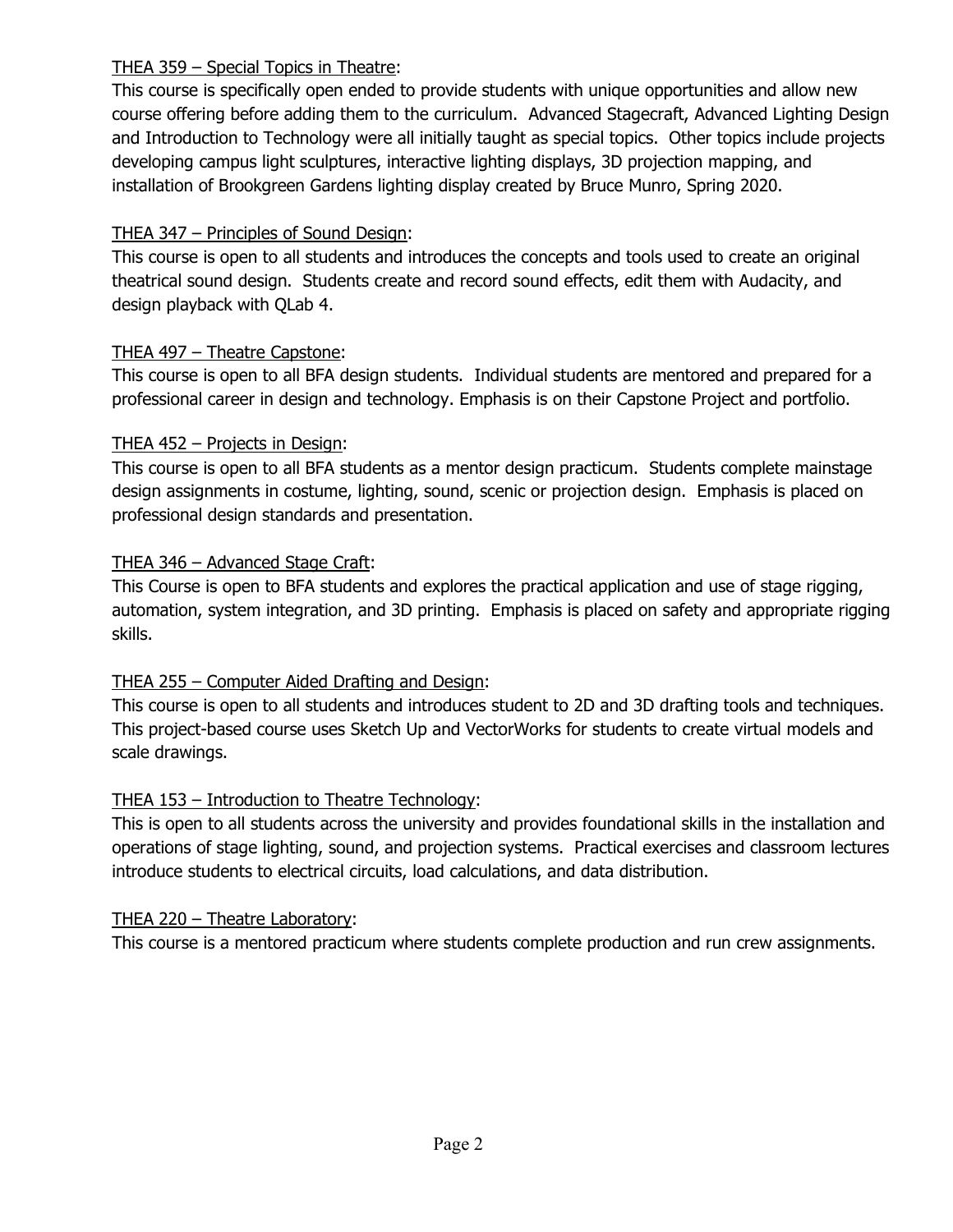# Information Technology Grants Awarded:

| 12 Seats | Lightwright 6                     | 2019 | \$1,388.02  |
|----------|-----------------------------------|------|-------------|
| 1        | Epson SureColor P9000 44" Printer | 2019 | \$5,629.43  |
| 1        | Clearcom Wireless Headset System  | 2019 | \$8,852.86  |
| 6        | <b>ETC Sensor Relays</b>          | 2018 | \$16,217.58 |
| 4        | Mac Book Pro                      | 2018 | \$9,279.00  |
| 2        | QLab 4                            | 2018 | \$1,358.00  |
| 4        | ETC 4-Port Gateway                | 2018 | \$2,865.60  |
| 1        | Grand MA Dot2                     | 2017 | \$14,294.88 |
| 12       | <b>ETC Luster II</b>              | 2017 | \$32,906.82 |
| 4        | Dell 23" Touch Screen Monitors    | 2017 | \$1,565.22  |
| 1        | Shopbot 4'x8' 12" Plunge          | 2016 | \$18,045.72 |
| 12       | <b>ETC Luster II</b>              | 2016 | \$27,584.00 |
| 1        | Yamaha Speaker System             | 2016 | \$6,801.21  |
| 1        | Telex Headset System              | 2016 | \$3,890.69  |
| 1        | Berhinger X32 Sound Console       | 2016 | \$4,006.25  |
| 15       | Countryman Mics                   | 2016 | \$5,923.48  |

# Mentored Student Lighting Designs:

| Production                   | <b>Student Designer</b> | Director              | <u>Year</u> |
|------------------------------|-------------------------|-----------------------|-------------|
| The Crucible                 | <b>Austin Bowls</b>     | John Woodson          | 2019        |
| Bright Star                  | Faith Craig             | Adam Pelty            | 2019        |
| <b>Dance Nation</b>          | <b>Ethan Ford</b>       | Robin Russell-Edwards | 2019        |
| A New Brain                  | <b>Emily Gile</b>       | John Woodson          | 2019        |
| <b>She Kills Monsters</b>    | <b>Amber Hicks</b>      | Ben Sota              | 2019        |
| Our Town                     | <b>Emily Gile</b>       | John Woddson          | 2018        |
| Pillowman                    | Faith Craig             | <b>Steven Earnest</b> | 2018        |
| Julius Caesar                | <b>Makenzie Owens</b>   | Gwendolyn Schwinke    | 2018        |
| 35mm                         | Faith Craig             | Robin Russell-Edwards | 2018        |
| <b>Bullets Over Broadway</b> | <b>Amber Hicks</b>      | <b>Adam Pelty</b>     | 2018        |
| Our Country's Good           | <b>Amber Hicks</b>      | <b>Mathew Earnest</b> | 2017        |
| Violet                       | Faith Craig             | Adam Pelty            | 2017        |
| Big Love                     | <b>Makenzie Owens</b>   | <b>Mathew Earnest</b> | 2017        |
| <b>Three Sisters</b>         | <b>Emily Gile</b>       | J.P. McLaurin         | 2017        |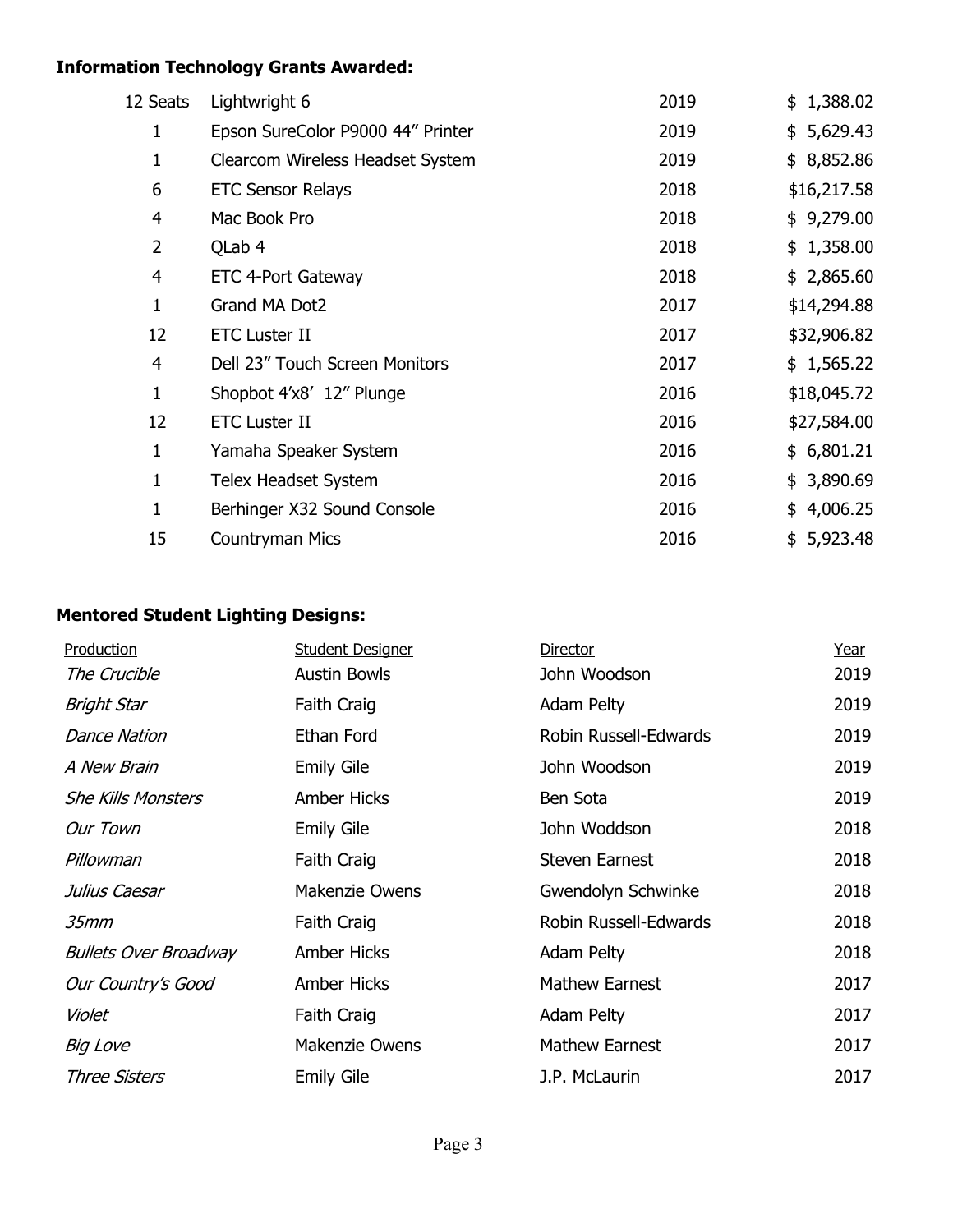| How to Succeed in Business<br><b>Without Really Trying</b> | Matt Holcombe              | Adam Pelty            | 2016 |
|------------------------------------------------------------|----------------------------|-----------------------|------|
| 1940's Radio Hour                                          | David Quackenbush          | John Woodson          | 2015 |
| <b>Spring Awakening</b>                                    | Matt Holcombe              | <b>Becky Timms</b>    | 2015 |
| 12 <sup>th</sup> Night                                     | <b>Charlotte Goldsmith</b> | John Woodson          | 2014 |
| She Loves Me                                               | David Quackenbush          | <b>Becky Timms</b>    | 2014 |
| Metamorphosis                                              | David Quackenbush          | Ben Sota              | 2013 |
| Picnic                                                     | Matt Holcombe              | Monica Bell           | 2013 |
| Little Women                                               | Jack DeCarlo               | Adam Pelty            | 2014 |
| The Shape of Things                                        | David Quackenbush          | Robin Russell Edwards | 2013 |

# Mentored Student Sound Designs:

| Production                | <b>Student Designer</b> | Director              | <u>Year</u> |
|---------------------------|-------------------------|-----------------------|-------------|
| A New Brain               | Adam Swanson            | John Woodson          | 2019        |
| <b>She Kills Monsters</b> | <b>Walter Tucker</b>    | Ben Sota              | 2019        |
| Our Town                  | <b>Amber Hicks</b>      | John Woddson          | 2018        |
| Pillowman                 | Sara El Katib           | <b>Steven Earnest</b> | 2018        |
| Big Love                  | Valerie Patterson       | <b>Mathew Earnest</b> | 2017        |
| <b>Spring Awakening</b>   | <b>Makenzie Owens</b>   | <b>Becky Timms</b>    | 2015        |
| 12 <sup>th</sup> Night    | Michael Munday          | John Woodson          | 2014        |

# Academic Lighting Designs:

| <b>Steel Pier</b>              | Coastal Carolina University        | <b>Adam Pelty</b>     | Feb.  | 2019 |
|--------------------------------|------------------------------------|-----------------------|-------|------|
| A Little Night Music           | Coastal Carolina University        | Monica Bell           | Oct.  | 2018 |
| Arms and the Man               | Coastal Carolina University        | Monica Bell           | Sept. | 2017 |
| Oklahoma                       | Coastal Carolina University        | <b>Becky Timms</b>    | Feb.  | 2017 |
| The World Goes Round           | Coastal Carolina University        | Adam Pelty            | Nov.  | 2016 |
| <b>Pride and Prejudice</b>     | Coastal Carolina University        | Monica Bell           | March | 2016 |
| The Legend of Sleepy<br>Hollow | <b>Coastal Carolina University</b> | Gwendolyn Schwinke    | Oct   | 2015 |
| Hair                           | Coastal Carolina University        | Robin Russell-Edwards | Oct.  | 2014 |
| <b>Blood Wedding</b>           | Coastal Carolina University        | <b>Mathew Earnest</b> | April | 2014 |
| Crimes of the Heart            | Coastal Carolina University        | <b>Steve Earnest</b>  | Feb.  | 2014 |
| Into The Woods                 | Coastal Carolina University        | Monica Bell           | Jan.  | 2014 |
| A Chorus Line                  | Coastal Carolina University        | John Woodson          | Nov.  | 2013 |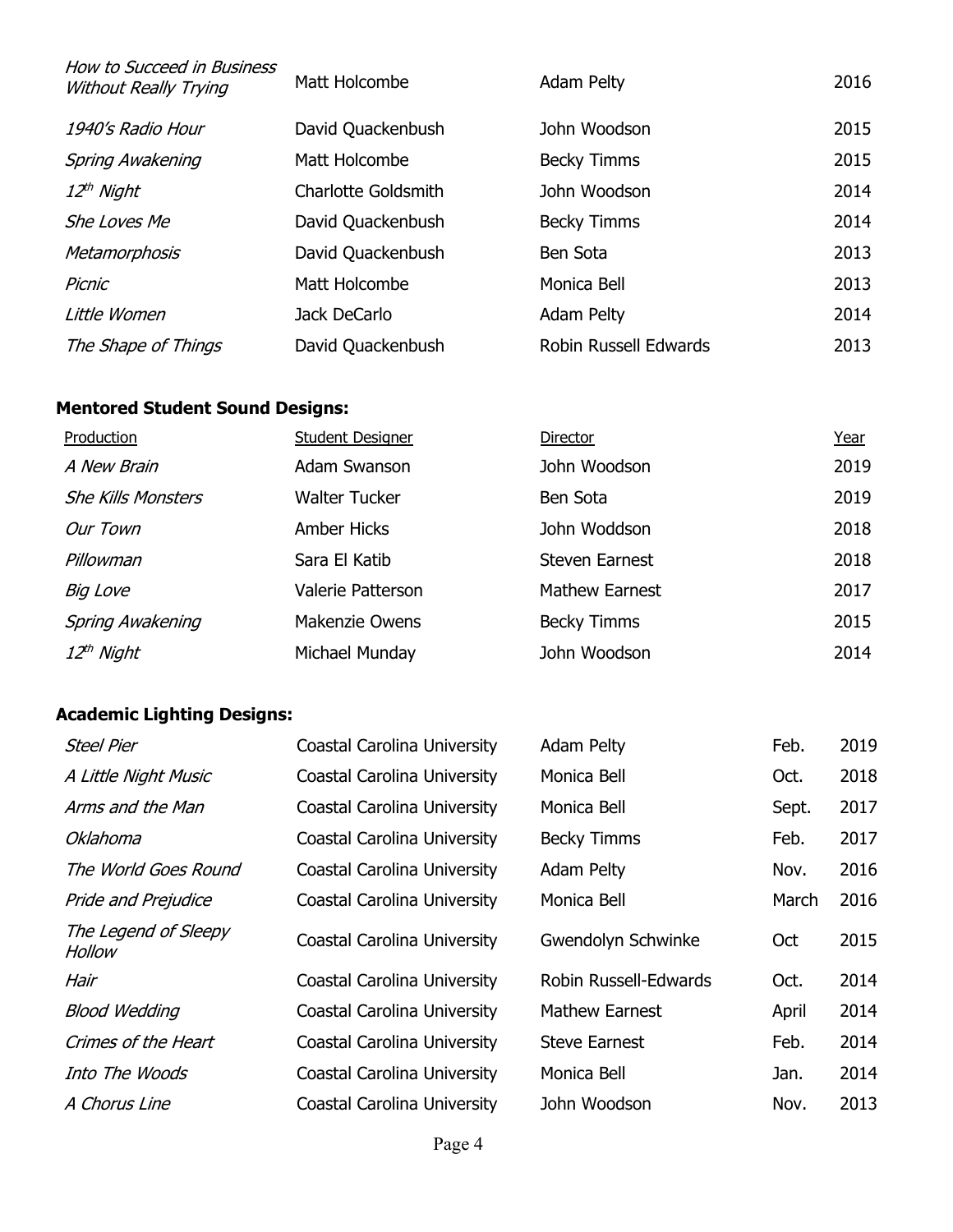| The Sweetest Swing                                           | Coastal Carolina University        | Gwendolyn Schwinke                       | Sept. | 2013    |
|--------------------------------------------------------------|------------------------------------|------------------------------------------|-------|---------|
| Hush                                                         | <b>Fairmont State University</b>   | Francene Kirk                            | March | 2012    |
| The Elephant Man                                             | <b>Fairmont State University</b>   | Jeffery Ingman                           | Sept. | 2011    |
| The Mikado                                                   | Carnegie Mellon University         | Greg Lehane                              | Jan.  | 2010    |
| The Grapes of Wrath                                          | Carnegie Mellon University         | Barbara McKenzie-Wood                    | Oct.  | 2009    |
| London Cuckolds                                              | Carnegie Mellon University         | Don Wadsworth                            | Feb.  | 2009    |
| <b>Bliss</b>                                                 | Carnegie Mellon University         | Sound Design Project                     | April | 2009    |
| Almost, Maine                                                | Carnegie Mellon University         | Projection Design Project                | April | 2010    |
| 1 Giant Leap-World Tour                                      | Carnegie Mellon University         | <b>Concert Design Project</b>            | April | 2009    |
| Rock-n-Roll Project                                          | Carnegie Mellon University         | <b>Concert Programming</b><br>Project    | April | 2010    |
| Master Plan of Light                                         | Carnegie Mellon University         | Architectural Lighting<br>Design Project | Oct   | 2008    |
| <b>WQED Video Project</b>                                    | Carnegie Mellon University         | Lighting for the Camera<br>Project       | Nov   | 2009    |
| <b>Branding Pittsburgh's</b><br>Cultural District with Light | <b>Carnegie Mellon University</b>  | Architectural Lighting<br>Design Project |       | 2009-10 |
| <b>Academic Sound Designs:</b>                               |                                    |                                          |       |         |
| The World Goes Round                                         | Coastal Carolina University        | Adam Pelty                               | Nov.  | 2016    |
| On the Razzle                                                | Coastal Carolina University        | Ben Sota                                 | Oct.  | 2016    |
| Really, Really                                               | Coastal Carolina University        | Robin Russell-Edwards                    | Sept. | 2016    |
| <b>Academic Scenic Designs:</b>                              |                                    |                                          |       |         |
| Really, Really                                               | <b>Coastal Carolina University</b> | Robin Russell-<br>Edwards                | Sept. | 2016    |

### University and Committee Service:

| <b>2016-Present</b> Faculty Senate |                                                                   |
|------------------------------------|-------------------------------------------------------------------|
| 2015-Present                       | <b>COFA Technology Request Committee</b>                          |
| 2019                               | Search Committee Chair- Assistant Professor Set Design            |
| 2019                               | Search Committee Chair- Visiting Assistant Professor Set Design   |
| 2017                               | Search Committee - Theatre Technical Director                     |
| 2015-17                            | Curriculum and Rotation Committee – Theatre Design and Production |
| 2013-15                            | <b>Academic Coaching</b>                                          |

# Special Projects:

2020 Art Installation: Brookgreen Gardens, Installation with internationally renowned light artist Bruce Munro. Project is part of Special Topics class offered to advanced lighting students and includes light sculpture, interactive public lighting designs, and dichroic glass sculptures. Project pending, Spring 2020.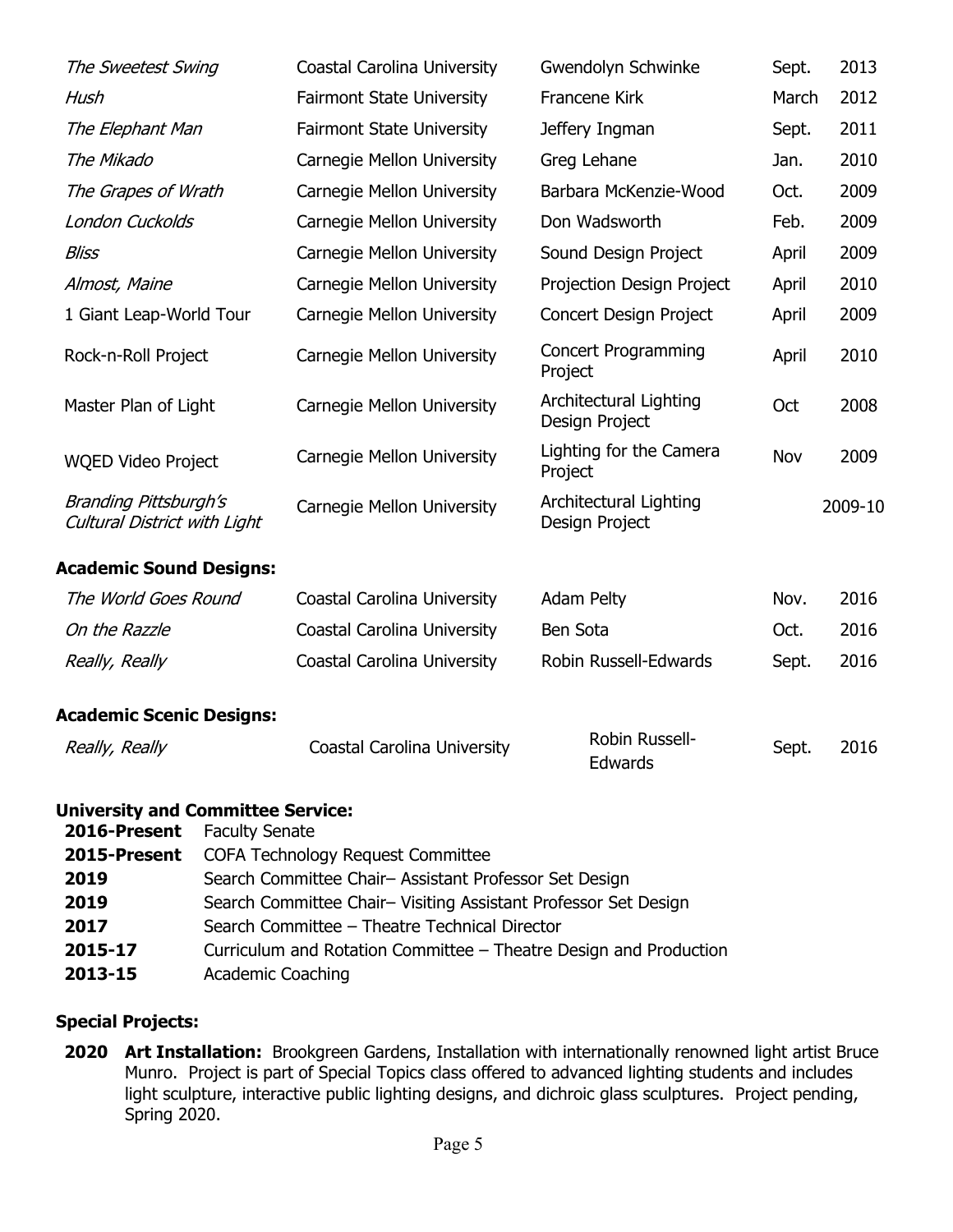- **2019 Art Installation:** Brookgreen Gardens, Night of a Thousand Candles, *Anne's Garden*, Advanced Lighting Design in collaboration with Department of Visual Arts, Chroma, Murrells Inlet, SC, November 2019.
- 2019 Gala Performance: Coastal Carolina University, Edwards Courtyard, Dance Nation, October 2019
- **2018 Art Installation:** Brookgreen Gardens, Night of a Thousand Candles, *Anne's Garden*, Advanced Lighting Design in collaboration with Department of Visual Arts, Chroma, Murrells Inlet, SC, November 2018.
- 2018 Art Installation: Coastal Carolina University, Anne's Garden, Lighting Design in collaboration with Department of Visual Arts, Chroma, Murrells Inlet, SC, March 2018.
- **2018 Gala Performance:** Coastal Carolina University, Wheelwright Auditorium, *Bullets over Broadway*, February 2018
- **2017 Art Installation:** Brookgreen Gardens, Night of a Thousand Candles, *Anne's Garden*, Lighting Design in collaboration with Department of Visual Arts, Chroma, Murrells Inlet, SC, November 2017.
- 2017 Gala Performance: Coastal Carolina University, Wheelwright Auditorium, Oklahoma, February 2017
- 2016 Gala Performance: Coastal Carolina University, 79<sup>th</sup> Ave Theatre, *Pride and Prejudice*, April 2016
- 2015 Gala Performance: Coastal Carolina University, Wheelwright Auditorium, Pop 101, April 2015
- 2015 Gala Performance: Coastal Carolina University, Edwards Theatre, *Hair*, March 2015
- 2014 Festival of Light: Coastal Carolina University, Prince Lawn November 2015

#### Workshop and Conference Activity:

- 2019 Conference Attended: South Carolina Theatre Association, Adjudicator: Tech Olympics, November 2019.
- 2019 Conference Attended: United States Institute of Theatre Technology (USITT), Lab Instructor and Supervisor, Louisville, KY, March 2019. Drove van with 10 students to conference.
- 2018 Conference Organizer: United States Institute of Theatre Technology- Southeast Masterclasses (USITT-SE). Organized Rigging and Lighting workshops and presenters. Presenter: Lighting Previsualization, Conway, SC, Sept. 2018.
- 2018 Conference Presenter: South Carolina Theatre Association, Presenter: Making your Light Board Work for You, Advanced ETC ION Programing. Anderson SC, Nov. 2018.
- 2018 Conference Attended: United States Institute of Theatre Technology (USITT), Presenter: Careers Beyond the Theatre, Lab Instructor and Supervisor, Fort Lauderdale, FL, March 2018.
- 2018 Conference Attended: South Eastern Theatre Conference (SETC), Undergraduate Portfolio Review, Mobile, AL, March 2018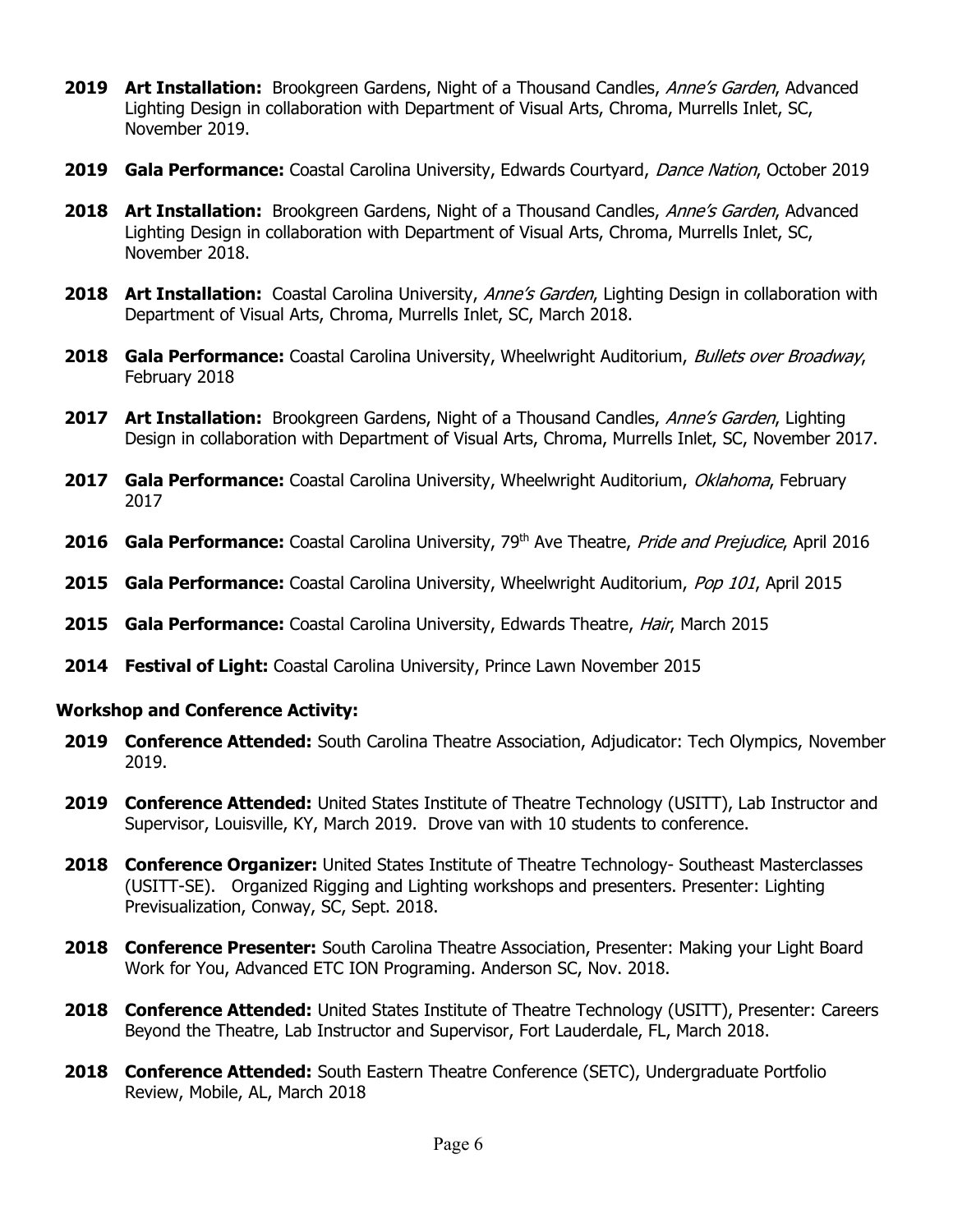- 2017 Workshop Presenter: Visual Storytelling: Theatre Design, Dorman Performing Arts High School, Berkeley County, SC, December 2017.
- 2017 Workshop Presenter: Visual Storytelling: Theatre Design, Palmetto High School, Anderson County, SC, November 2017.
- 2017 Workshop Presenter: Visual Storytelling: Theatre Design, Irmo Performing Arts High School, Lexington County, SC, October 2017.
- 2017 Conference Attended: South Carolina Theatre Association, Adjudicator: Tech Olympics, October 2017.
- 2017 Conference Attended: United States Institute of Theatre Technology (USITT), Presenter: Light Lab Instructor and Supervisor, Competed USITT Electrical Workshop Training, St Louis, MO, March 2017.
- 2017 Conference Attended: South Eastern Theatre Conference (SETC), Undergraduate Portfolio Review, Lexington, KY, March 2017
- **2015 Specification and Installation:** Video studio lighting package for Digital Video Studio, Room 255 EHFA
- 2015 Workshop Presenter: Storytelling with Light, Stratford High School, Berkeley County, SC, December 2015.
- 2015 Conference Attended: South Carolina Theatre Association, Presenter: Storytelling with Light, Adjudicator: Portfolio Review.
- 2015 Workshop Presenter: Storytelling with Light, Richland County High School Theatre Teachers, Columbia, SC, August 2015.
- **2015 Workshop Presenter:** LED Options and Operations: Are they viable replacements for traditional stage lighting, Infrastructure needs for LED replacement. The Peace Center, Greenville, SC, September, 2015.
- 2015 Theatre Consultant: New Performance and Education Complex in Historic West End Greenville, Specialization in stage and auditorium configuration, Technical Specifications, Accessibility, Staffing and Operations, South Carolina Children's Theatre, Greenville, SC, 2014 – Present
- 2013 The Lincoln Center Directors Lab: New York, NY, August 2013

#### Professional Lighting Designs:

| Sabbath Girl <sup>t</sup>         | 59e59 (off Broadway Contract)     | Joe Brancato         | Feb.  | 2020 |
|-----------------------------------|-----------------------------------|----------------------|-------|------|
| Lost in Yonkers <sup>t</sup>      | Riverside Theatre-Vero Beach      | Chris Clavely        | Jan.  | 2020 |
| Barefoot in the Park <sup>t</sup> | Florida Repertory Theatre         | Greg Longenhagen     | Jan.  | 2020 |
| A Charlie Brown Christmas         | South Carolina Children's Theatre | Mia Phillips         | Nov.  | 2019 |
| Fox on the Fairway                | Florida Repertory Theatre         | <b>Chris Clavely</b> | Oct.  | 2019 |
| Sabbath Girl*                     | Penguin Repertory Theatre         | Joe Brancato         | Sept. | 2019 |
| Separate Beds                     | Flat Rock Playhouse               | Scott Treadway       | July  | 2019 |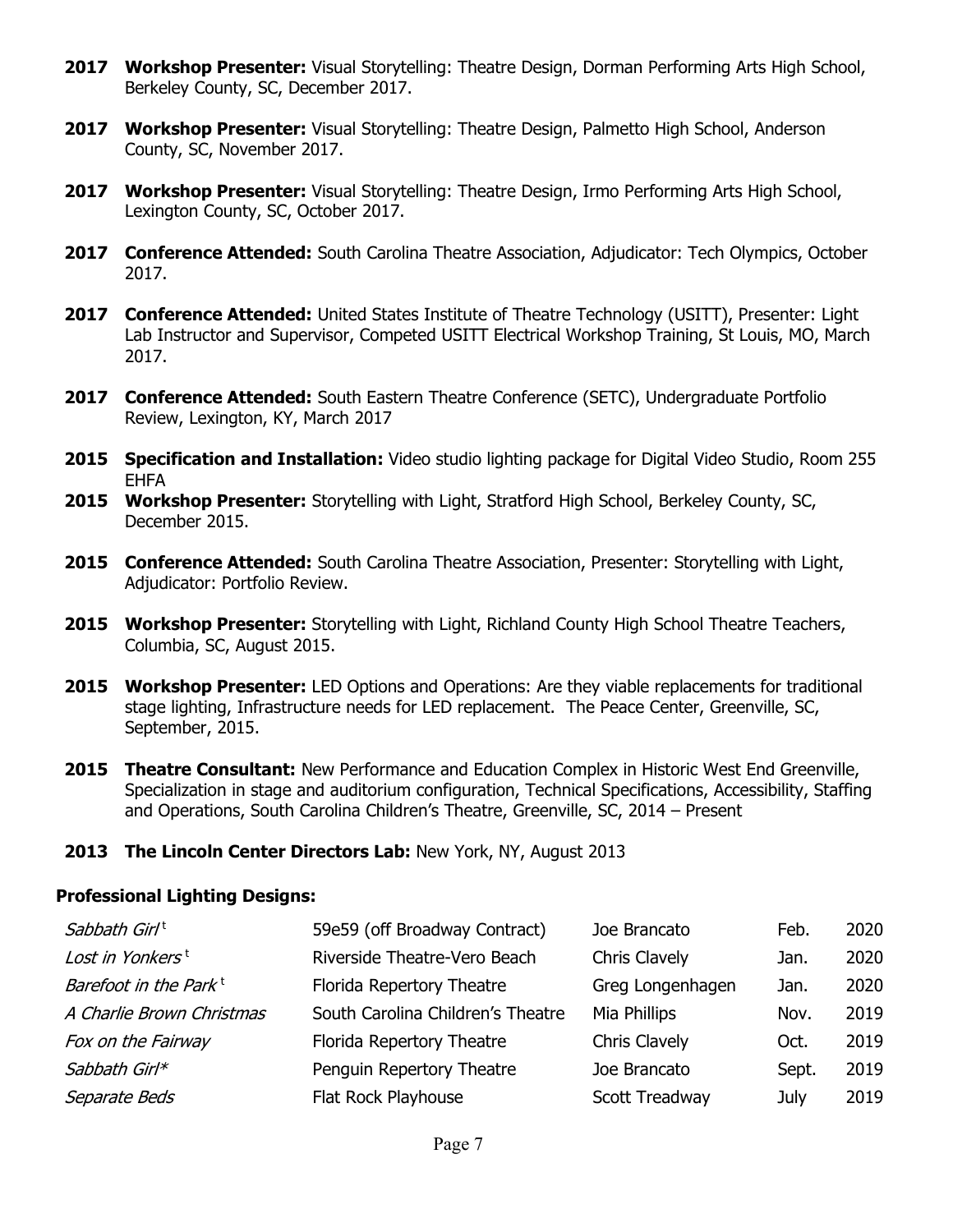| <b>Elephant and Piggies</b>                        | South Carolina Children's Theatre | Betsy Bisson        | June        | 2019 |
|----------------------------------------------------|-----------------------------------|---------------------|-------------|------|
| <b>Last Romance</b>                                | Riverside Theatre-Vero Beach      | Chris Clavely       | Jan.        | 2019 |
| Fences                                             | Florida Repertory Theatre         | Benny Ambush        | Jan.        | 2019 |
| Tenderly: the Rosemary<br><b>Clooney Musical</b>   | Florida Repertory Theatre         | Eleanor Holdridge   | Dec.        | 2018 |
| The Glass Menagerie                                | Flat Rock Playhouse               | Lisa K. Bryant      | Sept.       | 2018 |
| <b>Shrek the Musical</b>                           | South Carolina Children's Theatre | <b>Betsy Bisson</b> | Sept.       | 2018 |
| Souvenir                                           | Penguin Repertory Theatre         | Stephen Nachamie    | Aug.        | 2018 |
| Madagascar                                         | South Carolina Children's Theatre | Kim Granner         | June        | 2018 |
| <b>Flat Stanley</b>                                | South Carolina Children's Theatre | <b>Betsy Bisson</b> | April       | 2018 |
| How the Other Half Loves                           | Florida Repertory Theatre         | Jason Parish        | Jan.        | 2018 |
| Night and Day: Through the<br>Eyes of Cole Porter* | Florida Repertory Theatre         | Robert Cacioppo     | Dec.        | 2017 |
| Santa Clause the Musical                           | South Carolina Children's Theatre | <b>Betsy Bisson</b> | Dec.        | 2017 |
| The Devil's Music                                  | <b>Mosaic Theatre</b>             | Joe Brancato        | Aug.        | 2017 |
| Mrs. Nelson is Missing                             | South Carolina Children's Theatre | <b>Betsy Bisson</b> | June        | 2017 |
| <b>Devil's Music</b>                               | <b>Rubicon Theatre</b>            | Joe Brancato        | Feb.        | 2017 |
| House of Blue Leaves                               | Florida Repertory Theatre         | Chris Claveli       | Jan.        | 2017 |
| Charlotte's Web                                    | South Carolina Children's Theatre | <b>Betsy Bisson</b> | Jan.        | 2017 |
| Mousetrap                                          | Florida Repertory Theatre         | Robert Cacioppo     | Dec.        | 2016 |
| Beauty and the Beast                               | South Carolina Children's Theatre | Mia Phillips        | Aug.        | 2016 |
| <b>Buyers and Cellars</b>                          | Penguin Repertory Theatre         | Joe Brancato        | June        | 2016 |
| Knuffle Bunny                                      | South Carolina Children's Theatre | Kim Granner         | June        | 2016 |
| Miracle Worker                                     | South Carolina Children's Theatre | <b>Betsy Bisson</b> | March       | 2016 |
| Too Marvelous for Words*                           | Florida Repertory Theatre         | Robert Cacioppo     | Jan.        | 2016 |
| A Christmas Story                                  | Florida Repertory Theatre         | Jason Parish        | Dec.        | 2015 |
| The Seafarer                                       | Florida Repertory Theatre         | David Edwards       | Nov.        | 2015 |
| On Golden Pond                                     | Mill Mountain Theatre             | <b>Betsy Bisson</b> | Aug.        | 2015 |
| <b>Snow White</b>                                  | South Carolina Children's Theatre | <b>Betsy Bisson</b> | Sept.       | 2015 |
| Gypsy                                              | Flat Rock Playhouse               | Amy Jones           | <b>July</b> | 2015 |
| My Name is Asher Lev                               | Penguin Repertory Theatre         | Stephen Nachamie    | July        | 2015 |
| Sleeping Beauty                                    | South Carolina Children's Theatre | <b>Betsy Bisson</b> | June        | 2015 |
| Cat in the Hat                                     | South Carolina Children's Theatre | <b>Betsy Bisson</b> | May         | 2015 |
| Split in Three*                                    | Florida Repertory Theatre         | Justin Anderson     | April       | 2015 |
| The Devil's Music                                  | Royal Manitoba Theatre Center     | Joe Brancato        | Dec.        | 2014 |
| The Wizard of Oz                                   | South Carolina Children's Theatre | <b>Betsy Bisson</b> | Aug.        | 2014 |
| Strange Snow                                       | The Warehouse Theatre             | Chip Egan           | Aug.        | 2014 |
| Sex and Education                                  | Penguin Repertory Theatre         | Joe Brancato        | June        | 2014 |
| Alexander                                          | South Carolina Children's Theatre | Betsy Bisson        | June        | 2014 |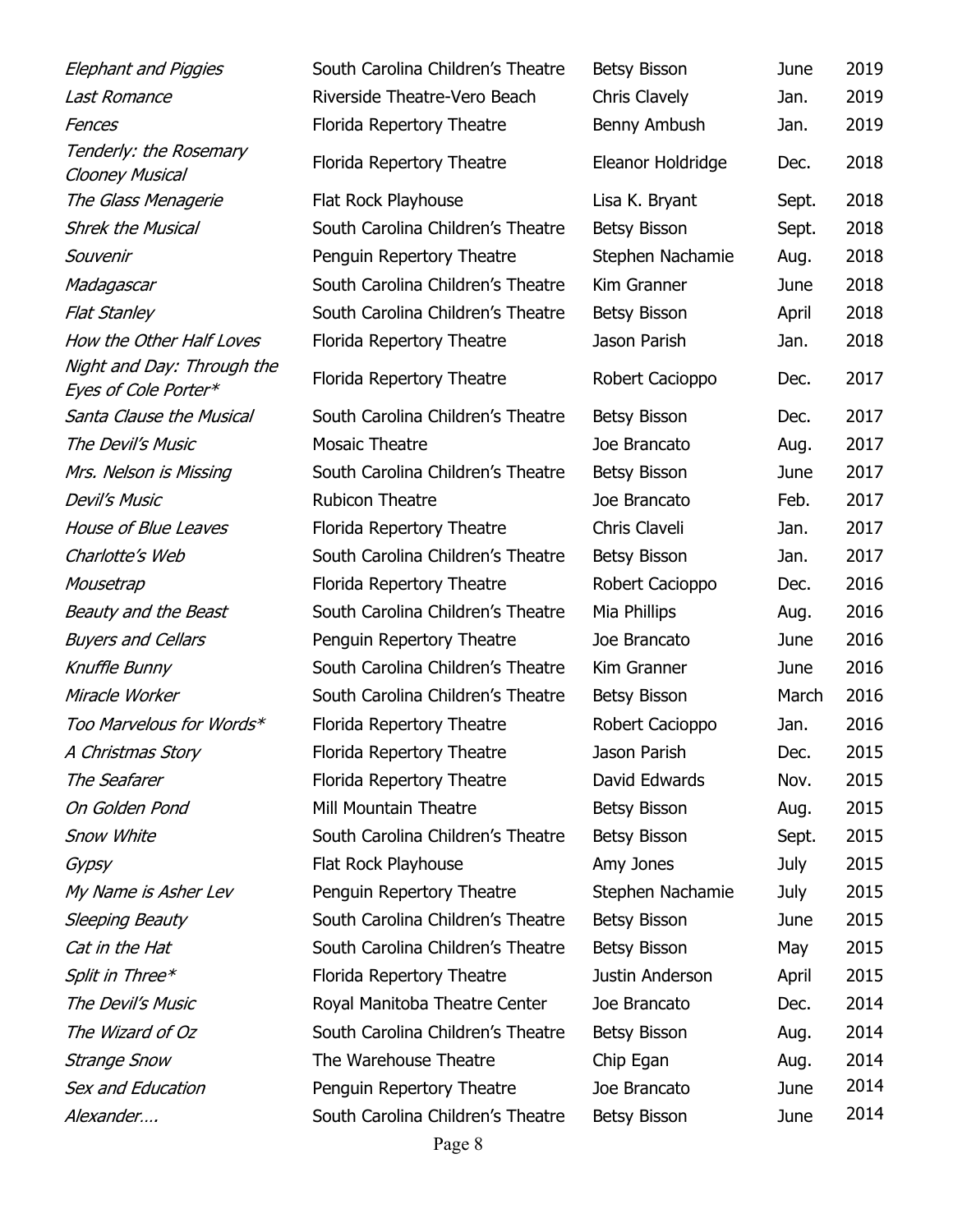39 Steps Mill Mountain Theatre Sweet Charity **Summan Source Source** John W. Engman Theatre The Last Days of Mickey and Jean The Lion, The Witch, and the **Wardrobe** 

Pinkalicious South Carolina Children's Theatre M The Devil's Music Merrimack Repertory Theatre Joe Brancato Brancato Brancato Brancato Brancato Brancato Branca Heads\* **Pittsburgh Playhouse** John Sheppard Jan. 2014 My Three Angels Florida Repertory Theatre The Devil's Music **Peoples Light and Th. Company** J Guys and Dolls Gainesville Theatre Alliance Annie Carolina Children's Theatre Bisson Bisson Carolina Children's Theatre How the World Began Penguin Repertory Theatre June 2014 Winnie the Pooh South Carolina Children's Theatre K Class Class **Penguin Repertory Theatre** J SeXcurity Interborough Repertory Theatre Darren C King Lear **Christian University of South Carolina** The 39 Steps Southern Stage Jim Hammond March 2013 Antarktikos\* Pittsburgh Playhouse Other Desert Cities Florida Repertory Theatre Robert Cacio The Devil's Music Cleveland Playhouse Joe Brancato Brancato Branca Charlotte's Web South Carolina Children's Theatre B *Junie B*  $\Box$  South Carolina Children's Theatre  $\Box$ The Producers The Producers Cainesville Theatre Alliance Lend Me a Tenor Florida Repertory Theatre C The How and the Why **Penguin Repertory Theatre** J Penguin Repertory Theatre Go Dog, Go SC Children's Theatre Kim Granner April 2012 What the Butler Saw Fairmont State University Dr. Dr. John O'Conner April 2012 M.I.A. **Pittsburgh Playhouse** John American American March 2012 Red **Florida Repertory Theatre** Robert Cacioppo Red Robert Cacioppo Robert Cacioppo Robert Cacioppo Robert Cacio Hush Fairmont State University Elizabeth Kirk Feb. 2012 South Carolina Children's Theatre B The Fall to Earth 59e59 Joe Brancato Jan. 2012 God of Carnage Florida Repertory Theatre Dennis Dennis Dennis Dennis Dennis Dennis Dennis Dennis Dennis Dennis D Ebeneezer SC Children's Theatre Betsware Bisson Bisson Bisson Nov. 2011 Hairspray Gainesville Theater Alliance J The Legend of Sleepy Hollow SC Children's Theatre Rounding Third **Penguin Repertory Theatre** Stephen Sept. 2011 The Elephant Man Fairmont State University June

| <b>Mia Phillips</b>   | March | 2014 |
|-----------------------|-------|------|
| loe Brancato          | Feb.  | 2014 |
| <b>John Sheppard</b>  | Jan.  | 2014 |
| Robert Cacioppo       | Dec.  | 2013 |
| loe Brancato          | Oct.  | 2013 |
| Barbra Hartwig        | Oct.  | 2013 |
| Peppy Biddy           | Sept. | 2013 |
| Betsy Bisson          | Aug.  | 2013 |
| loe Brancato          | June  | 2013 |
| <b>Kim Granner</b>    | June  | 2013 |
| loe Brancato          | May   | 2013 |
| Darren Katz           | May   | 2013 |
| Christian Hadji-Culea | April | 2013 |
| lim Hammond           | March | 2013 |
| Shelia McKenna        | March | 2013 |
| Robert Cacioppo       | March | 2013 |
| loe Brancato          | Feb   | 2013 |
| Betsy Bisson          | Jan   | 2013 |
| <b>Mia Phillips</b>   | Dec   | 2012 |
| im Hammond            | Nov.  | 2012 |
| Chris Claveli         | Oct.  | 2012 |
| loe Brancato          | Oct.  | 2012 |
| <b>Nan Souza</b>      | Sept. | 2012 |
| loe Brancato          | June  | 2012 |
| <b>Kim Granner</b>    | April | 2012 |
| Dr. John O'Conner     | April | 2012 |
| <b>John Amplas</b>    | March | 2012 |
| Robert Cacioppo       | March | 2012 |
| Elizabeth Kirk        | Feb.  | 2012 |
| Betsy Bisson          | Jan.  | 2012 |
| loe Brancato          | Jan.  | 2012 |
| Dennis Delaney        | Jan.  | 2012 |
| Betsy Bisson          | Nov.  | 2011 |
| im Hammond            | Nov.  | 2011 |
| Betsy Bisson          | Oct.  | 2011 |
| Stephen Nachamie      | Sept. | 2011 |
| effrey Ingman         | Sept. | 2011 |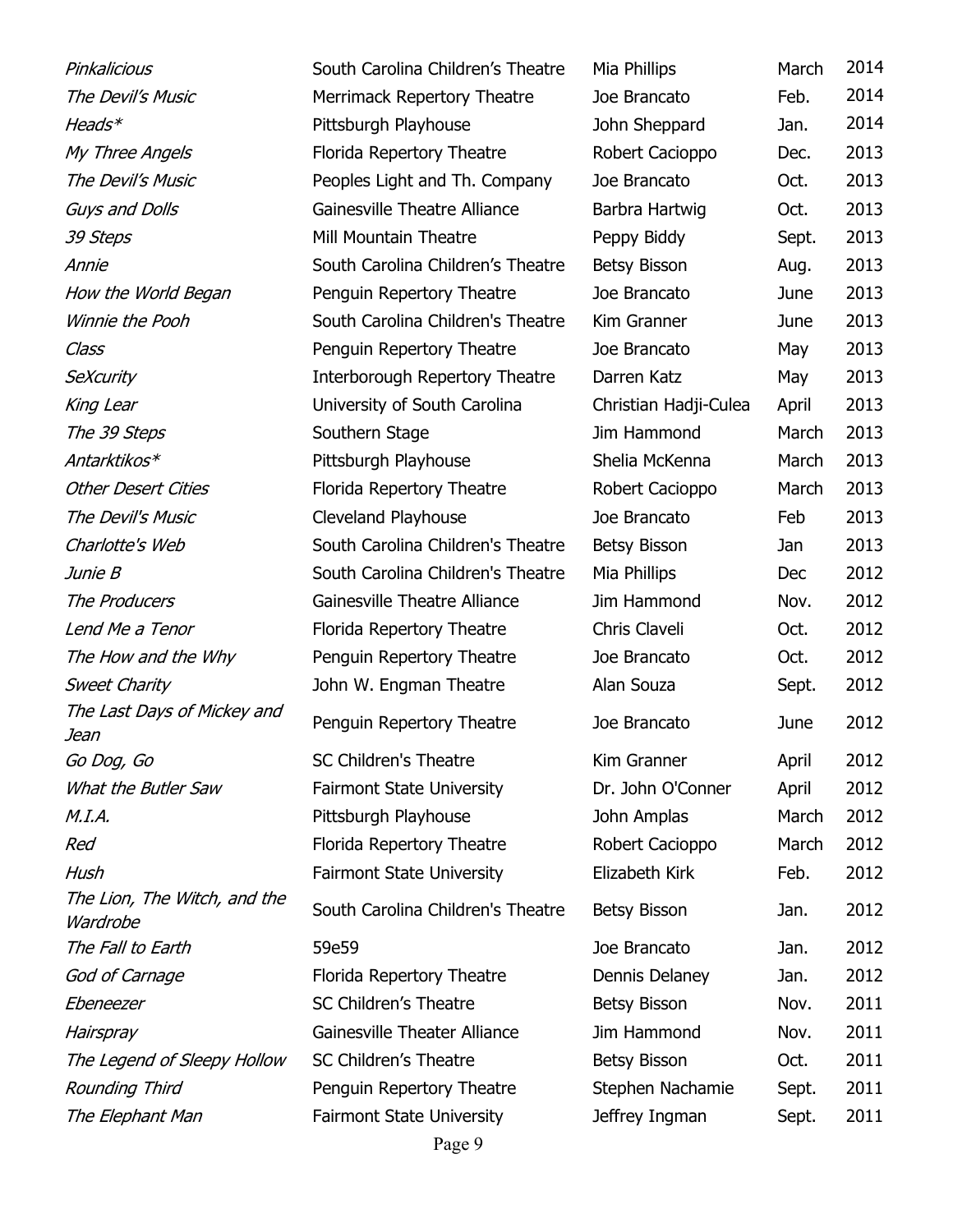| Sirens                        | Penguin Repertory Theatre          | Joe Brancato          | July  | 2011 |
|-------------------------------|------------------------------------|-----------------------|-------|------|
| Red, White, and Tuna          | Flat Rock Playhouse                | Neela Munoz           | June  | 2011 |
| Tuna Does Vegas               | Flat Rock Playhouse                | Neela Munoz           | June  | 2011 |
| Billy, Goat, and Gruff        | <b>SC Children's Theatre</b>       | <b>Betsy Bisson</b>   | June  | 2011 |
| Glass Menagerie               | <b>Festival Stages</b>             | Kristen Kundert-Gibbs | May   | 2011 |
| <b>Devil's Music</b>          | Florida Repertory Theatre          | Joe Brancato          | April | 2011 |
| Mulan                         | SC Children's Theatre              | Betsy Bisson          | March | 2011 |
| <b>Kiss Me Kate</b>           | <b>Western Carolina University</b> | <b>Terrance Mann</b>  | March | 2011 |
| <b>Rumors</b>                 | Cape Fear Regional Theatre         | Dirk Lumbard          | Feb.  | 2011 |
| Harry and Pep                 | Center Stage NY                    | Stephen Palgon        | Feb.  | 2011 |
| <b>Big Friendly Giant</b>     | SC Children's Theatre              | Kim Grainer           | Jan.  | 2011 |
| Time of Your Life             | Pittsburgh Playhouse               | John Amplas           | Jan.  | 2011 |
| Gas Light                     | Florida Repertory Theatre          | Robert Cacioppo       | Nov.  | 2010 |
| Pride and Prejudice           | Davidson College                   | Ann-Marie Costa       | Oct.  | 2010 |
| Peter Pan                     | SC Children's Theatre              | Mia Phillips          | Sept. | 2010 |
| Tartuffe                      | Peterborough Players               | Gus Kiakkonen         | Aug.  | 2010 |
| The Producers                 | Flat Rock Playhouse                | Paige Posey           | July  | 2010 |
| <b>Sleeping Beauty</b>        | <b>SC Children's Theatre</b>       | <b>Betsy Bisson</b>   | June  | 2010 |
| Eurydice                      | Gainesville Theatre Alliance       | <b>Richard Garner</b> | April | 2010 |
| Copenhagen                    | Palm Beach DramaWorks              | J Barry Lewis         | Dec.  | 2009 |
| Willy Wonka TYA               | SC Children's Theatre              | Betsy Bisson          | June  | 2009 |
| The Chairs                    | Palm Beach DramaWorks              | J. Barry Lewis        | Dec.  | 2008 |
| And Then There Were None      | Flat Rock Playhouse                | Michael Edwards       | Aug.  | 2008 |
| All Shook Up                  | Flat Rock Playhouse                | Paige Posey           | July  | 2008 |
| Alone Together Again          | Flat Rock Playhouse                | Scott Treadway        | June  | 2008 |
| Meet Me in St Louis           | Flat Rock Playhouse                | Paige Posey           | June  | 2008 |
| Dames at Sea                  | Flat Rock Playhouse                | Amy Jones             | May   | 2008 |
| Benefactors                   | Palm Beach Drama Works             | J. Barry Lewis        | April | 2008 |
| Billy, Goat, Gruff            | Flat Rock Playhouse                | <b>Betsy Bisson</b>   | April | 2008 |
| Urinetown                     | <b>UNC Charlotte</b>               | James Vasco           | March | 2008 |
| Pinocchio                     | SC Children's Theatre              | Betsy Bisson          | Feb.  | 2008 |
| Peter Pan                     | The Barter Theatre                 | <b>Richard Rose</b>   | Feb.  | 2008 |
| Guys and Dolls                | Western Carolina University        | <b>Terrance Mann</b>  | Feb.  | 2008 |
| Doubt                         | Florida Repertory Theatre          | Maureen Heffernan     | Jan.  | 2008 |
| <b>Singing Christmas Tree</b> | Arden Presbyterian Church          | Ron Whitmore          | Dec.  | 2007 |
| <b>White Christmas</b>        | Seaside Musical Theater            | Lester Malizia        | Nov.  | 2007 |
| Tuna Christmas                | Flat Rock Playhouse                | <b>Betsy Bisson</b>   | Nov.  | 2007 |
| Almost, Maine                 | Florida Repertory Theatre          | Chris Clavelli        | Nov.  | 2007 |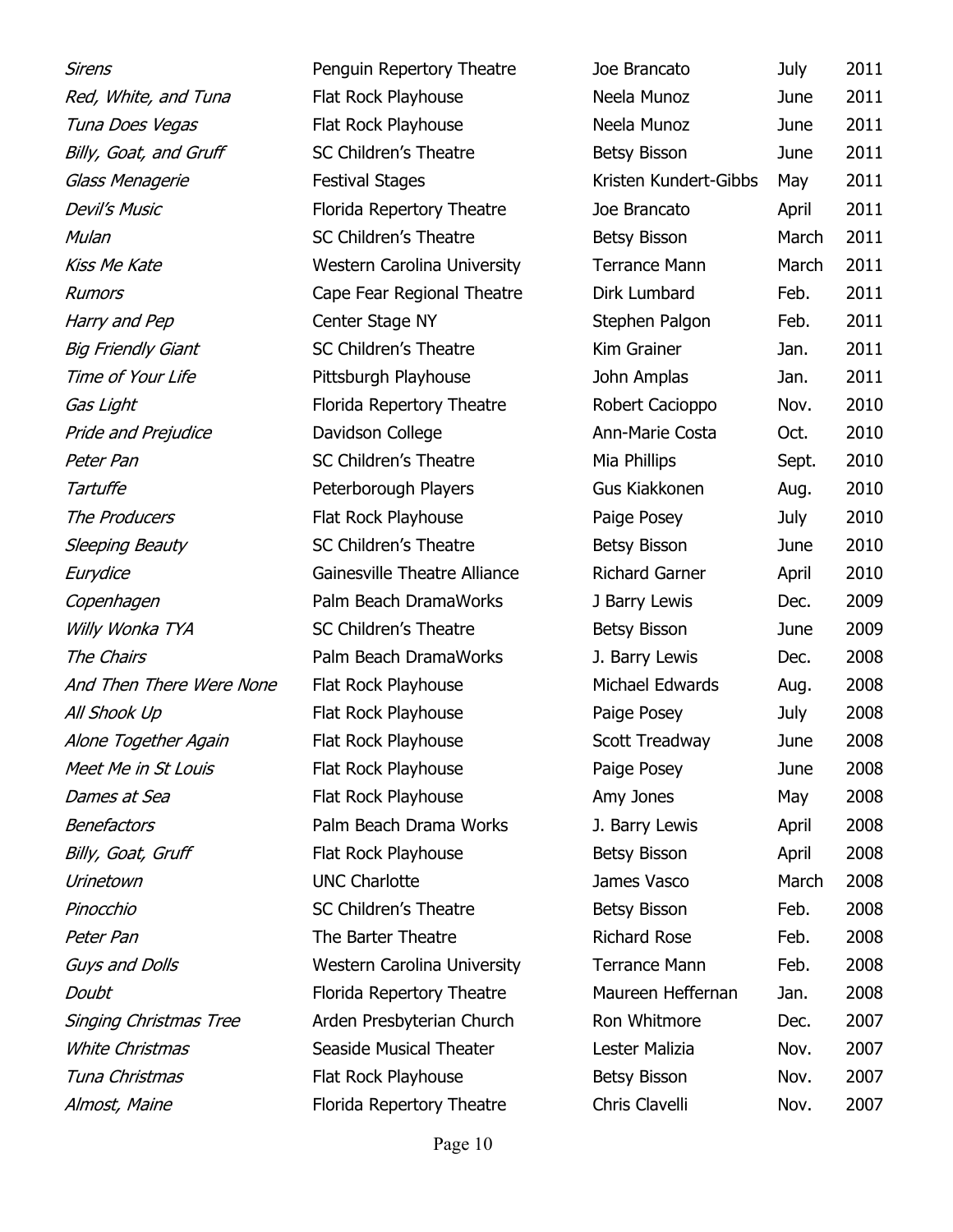| Children of Eden                                       | Gainesville Theater Alliance      | <b>Brent Maddox</b>   | Nov.  | 2007 |
|--------------------------------------------------------|-----------------------------------|-----------------------|-------|------|
| <b>Pump Boys and Dinettes</b>                          | <b>Blowing Rock Stage Company</b> | Ken Kay               | Oct.  | 2007 |
| The Legend of Sleepy Hollow                            | Flat Rock Playhouse               | <b>Betsy Bisson</b>   | Oct.  | 2007 |
| Smokey Joe's Cafe                                      | Flat Rock Playhouse               | Ray Kennedy           | Oct.  | 2007 |
| Turn the Screw                                         | The Warehouse Theater             | David Matthews        | Sept. | 2007 |
| Souvenirs                                              | Flat Rock Playhouse               | Scott Treadway        | Sept. | 2007 |
| Beauty and the Beast                                   | <b>SC Children's Theatre</b>      | Mia Phillips          | Sept. | 2007 |
| Comedy of Errors                                       | NC Shakespeare Festival           | Ron Bashford          | Sept. | 2007 |
| The Crucible                                           | NC Shakespeare Festival           | Geoffrey Hitch        | Aug.  | 2007 |
| Sherlock Holmes, The Final<br>Adventure                | Flat Rock Playhouse               | Scott Treadway        | Aug.  | 2007 |
| <b>Harps and Harmonicas</b>                            | Flat Rock Playhouse               | Angie Flynn-McIver    | Aug.  | 2007 |
| Joseph and the Amazing<br><b>Technicolor Dreamcoat</b> | Flat Rock Playhouse               | Paige Posey           | July  | 2007 |
| Nuptuals                                               | Flat Rock Playhouse               | <b>David Matthews</b> | June  | 2007 |
| Cinderella                                             | Flat Rock Playhouse               | Paige Posey           | June  | 2007 |
| Take a Chance on Love                                  | Flat Rock Playhouse               | <b>Betsy Bisson</b>   | May   | 2007 |
| <b>Smoke on the Mountain</b>                           | Flat Rock Playhouse               | Amy Jones             | May   | 2007 |
| Velveteen Rabbit                                       | Flat Rock Playhouse               | <b>Betsy Bisson</b>   | April | 2007 |
| Metamorphosis                                          | Gainesville Theater Alliance      | Jim Hammond           | April | 2007 |
| The Secret Garden                                      | <b>SC Children's Theatre</b>      | <b>Betsy Bisson</b>   | March | 2007 |
| The Rainmaker                                          | Florida Repertory Theatre         | Robert Cacioppo       | March | 2007 |
| The Velveteen Rabbit                                   | <b>SC Children's Theatre</b>      | <b>Betsy Bisson</b>   | Feb.  | 2007 |
| <b>Singing Christmas Tree</b>                          | Arden Presbyterian Church         | Ron Whitmore          | Dec.  | 2006 |
| The Best Christmas Pageant<br>Ever                     | Flat Rock Playhouse               | <b>Betsy Bisson</b>   | Dec.  | 2006 |
| Greetings!                                             | Florida Repertory Theatre         | Robert Cacioppo       | Nov.  | 2006 |
| <b>Sanders Family Christmas</b>                        | Flat Rock Playhouse               | Amy Jones             | Nov.  | 2006 |
| Into the Woods                                         | Gainesville Theater Alliance      | Jim Hammond           | Nov.  | 2006 |
| The Rainmaker                                          | Flat Rock Playhouse               | David Matthews        | Oct.  | 2006 |
| I Love You, You're Perfect,<br>Now Change              | Flat Rock Playhouse               | Michael Edwards       | Oct.  | 2006 |
| Leading Ladies                                         | Flat Rock Playhouse               | <b>Betsy Bisson</b>   | Sept. | 2006 |
| The Winter's tale                                      | Peterborough Players              | Jana Tift             | Sept. | 2006 |
| The Unexpected Guest                                   | Flat Rock Playhouse               | Scott Treadway        | Aug.  | 2006 |
| Romeo and Juliet                                       | <b>NC Shakespeare Festival</b>    | Geoffrey Hitch        | Aug.  | 2006 |
| Taming of the Shrew                                    | <b>NC Shakespeare Festival</b>    | John Woodson          | Aug.  | 2006 |
| Almost Heaven: The Songs of<br>John Denver             | The Barter Theatre                | John R. Briggs        | Aug.  | 2006 |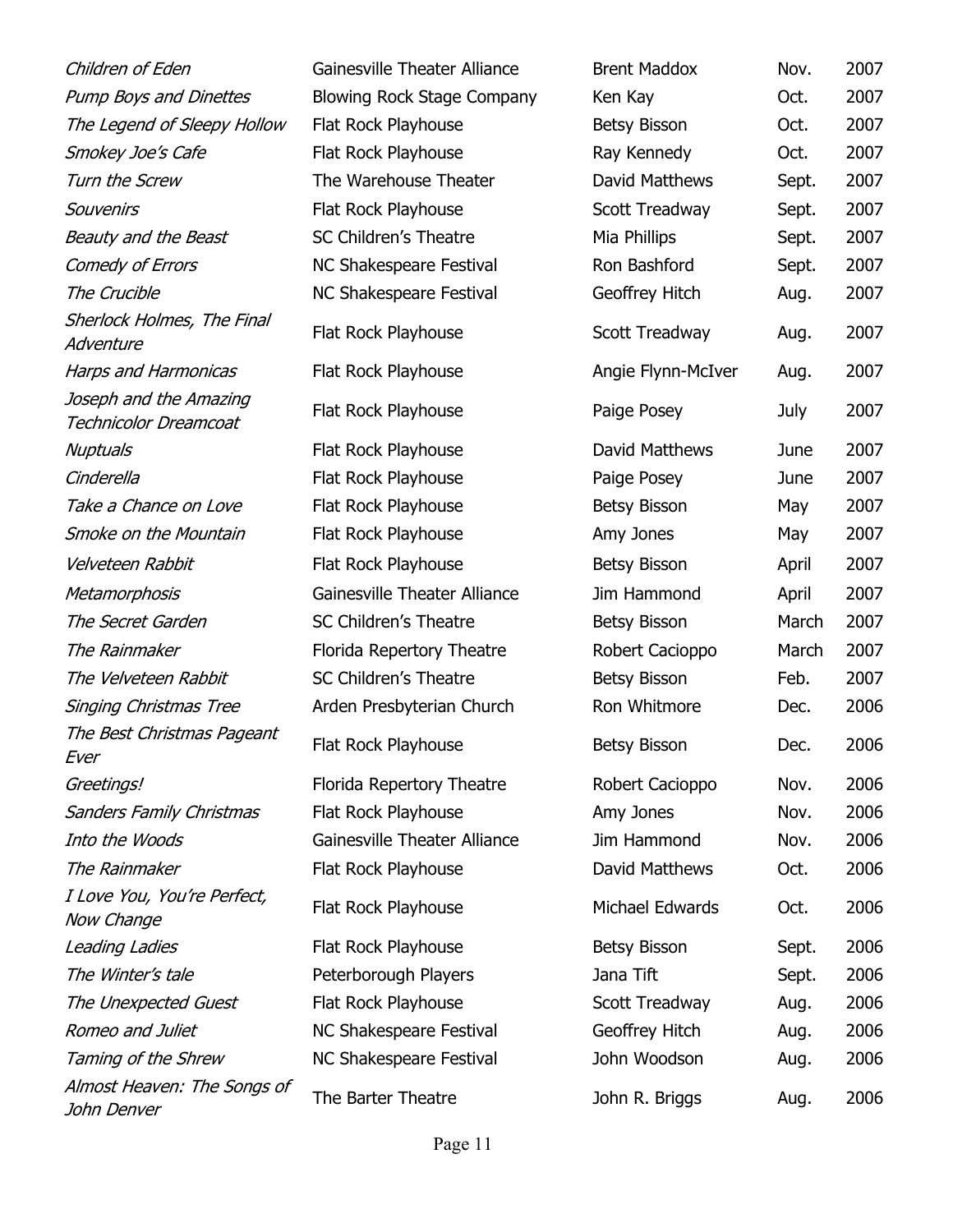Turned Funny Theatre in the Square Free Chappell Chappell Chappell Chappell Chappell Chappell Chappell Chappell Chappell Chappell Chappell Chappell Chappell Chappell Chappell Chappell Chappell Chappell Chappell Chappell Ch Thoroughly Modern Millie Flat Rock Playhouse Post Post Post Don't Dress for Dinner Flat Rock Playhouse Robin Farque 2006 Kiss Me Kate Flat Rock Playhouse Post Paige Post Paige Post Paige Post Paige Post Paige Post Paige P The Melville Boys Flat Rock Playhouse Keep on the Sunny Side Flat Rock Playhouse Connie Sunny Side The Story Theatre in the Square Gary Yates April 2006 Pinocchio Flat Rock Playhouse Bisson Bisson April 2006 Tartuffe **Grace Community Church** Bisson Feb. 2006 Tuesday's with Morrie Florida Repertory Theatre Charlotte's Web SC Children's Theatre Bisson Bisson Bisson January Bisson Disconne To Kill a Mockingbird Florida Repertory Theatre Robert Cacio Sherlock Holmes and the West End Horror Enchanted April Florida Repertory Theatre Barchanted April Rabbit Hole **Florida Repertory Theatre** Maureen Maureen Manual A Singing Christmas Tree Arden Presbyterian Church Ron Whitmore Dec. 2005 The Best Christmas Pageant Ever The Mystery of Edwin Drood Gainesville Theater Alliance Jim A Country Christmas Carol Flat Rock Playhouse Post Paige Pos Foxfire Flat Rock Playhouse David Matthews Oct. 2005 A Dash of Rosemary Florida Repertory Theatre Douglash Oct. 2005 Not Now, Darling Flat Rock Playhouse Robin Farque Robin Farque Robin Farque Robin Farque Robin Farque Robin Fa As You Like It NC Shakespeare Festival Julius Caesar NC Shakespeare Festival Fools **Fools Flat Rock Playhouse** Scott Treadway Aug. 2005 Inherit the Wind **Peterborough Players** Gus Conen Aug. 2005 Children of Eden Flat Rock Playhouse Post Paige Post Paige Post Paige Post Paige Post Paige Post Paige Post Pai Beau Jest American Controller Flat Rock Playhouse American American American American American American American 1776 **Flat Rock Playhouse** Paige Posey Posey Paige Posey Paige Posey Paige Posey P The Complete Works of William Shakespeare Lend Me a Tenor Flat Rock Playhouse David Matthews David Matthews David Matthews D Always Patsy Cline Flat Rock Playhouse The Witch and the Magic **Mountain** The Boys Next Door Florida Repertory Theatre Robert Caccioppo R

Florida Repertory Theatre Barrie Barry Barry Barry Barry Barry Barry Barry Barry Barry Barry Barry B Flat Rock Playhouse Bisson Nov. 2005 Flat Rock Playhouse Flat Rock Playhouse Bisson Bisson Bisson Bisson Bisson Bisson Bisson Bisson Bisson Bisson Bisson Bisson Bisson B The Diviners Theatre in the Square Alan Kilpatric

| red Chappell              | July  | 2006 |
|---------------------------|-------|------|
| aige Posey                | July  | 2006 |
| Robin Farquhar            | June  | 2006 |
| aige Posey                | June  | 2006 |
| Javid Matthews            | May   | 2006 |
| Connie Silver             | April | 2006 |
| Gary Yates                | April | 2006 |
| Betsy Bisson              | April | 2006 |
| Betsy Bisson              | Feb.  | 2006 |
| Robert Cacioppo           | Feb.  | 2006 |
| Betsy Bisson              | Jan.  | 2006 |
| Robert Cacioppo           | Feb.  | 2006 |
| Bari Newport              | Feb.  | 2006 |
| Bari Newport              | Feb.  | 2006 |
| Jaureen Heffernan         | Jan.  | 2006 |
| <b>Ron Whitmore</b>       | Dec.  | 2005 |
| Betsy Bisson              | Nov.  | 2005 |
| im Hammond                | Nov.  | 2005 |
| aige Posey                | Oct.  | 2005 |
| Javid Matthews            | Oct.  | 2005 |
| Joug Kampson              | Oct.  | 2005 |
| Robin Farquhar            | Sept. | 2005 |
| <b>Ron Bashford</b>       | Aug.  | 2005 |
| lenson Keys               | Aug.  | 2005 |
| Scott Treadway            | Aug.  | 2005 |
| Gus Kiakkonen             | Aug.  | 2005 |
| aige Posey                | July  | 2005 |
| <b>Amy Jones</b>          | July  | 2005 |
| aige Posey                | June  | 2005 |
| <b>Ingie Flynn McIver</b> | May   | 2005 |
| <b>David Matthews</b>     | May   | 2005 |
| Dale Bartlett             | April | 2005 |
| Betsy Bisson              | April | 2005 |
| Robert Caccioppo          | April | 2005 |
| Nan Kilpatrick            | April | 2005 |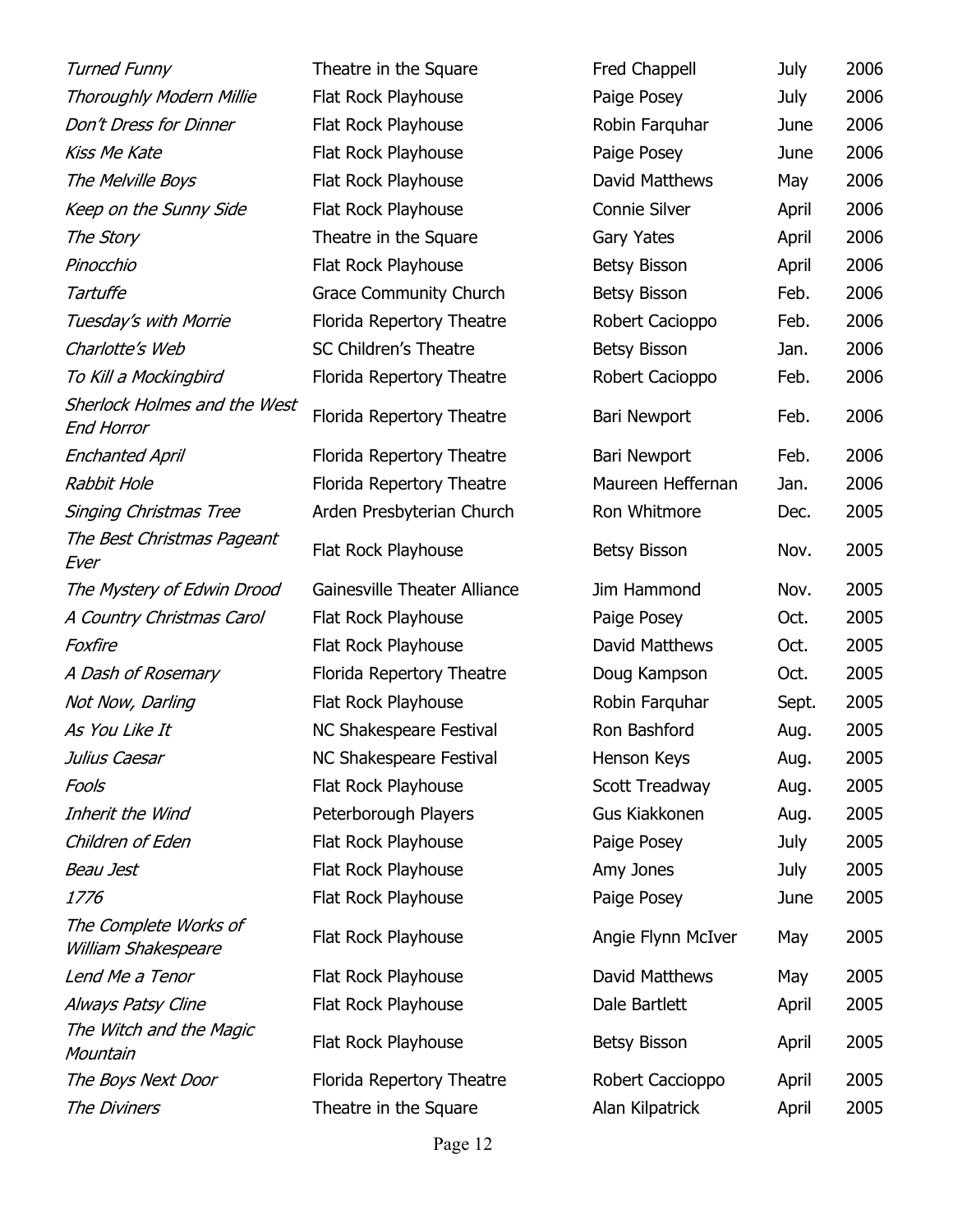| The Tale of the Allergist's Wife          | Florida Repertory Theatre       | Robert Cacioppo                     | March | 2005 |
|-------------------------------------------|---------------------------------|-------------------------------------|-------|------|
| Take Me Out                               | Theatre in the Square           | Alan Kilpatrick                     | Feb.  | 2005 |
| <b>Tuck Everlasting</b>                   | SC Children's Theatre           | <b>Betsy Bisson</b>                 | Jan.  | 2005 |
| <b>Singing Christmas Tree</b>             | Arden Presbyterian Church       | Ron Whitmore                        | Dec.  | 2004 |
| Oil City Symphony                         | Flat Rock Playhouse             | Robin Farquhar                      | Dec.  | 2004 |
| I Love You, You're Perfect,<br>Now Change | Charlotte Repertory Theater     | Michael Edwards                     | Nov.  | 2004 |
| <b>Forever Plaid</b>                      | Flat Rock Playhouse             | Rodney Peck                         | Nov.  | 2004 |
| Gypsy                                     | Gainesville Theater Alliance    | Jim Hammond                         | Nov.  | 2004 |
| Sleuth                                    | Flat Rock Playhouse             | Ralph Redpath                       | Oct.  | 2004 |
| The 1940's Radio Hour                     | Flat Rock Playhouse             | Robin Farquhar                      | Sept. | 2004 |
| The Love List                             | Flat Rock Playhouse             | David Matthews                      | Aug.  | 2004 |
| The Man Who Came to Dinner                | Flat Rock Playhouse             | Paige Posey                         | Aug.  | 2004 |
| Othello, the Moor of Venice               | NC Shakespeare Festival         | <b>Malcolm Morrison</b>             | Aug.  | 2004 |
| Twelfth Night                             | <b>NC Shakespeare Festival</b>  | Peter Bennett                       | Aug.  | 2004 |
| The Big Bang                              | Flat Rock Playhouse             | <b>Terry Loughlin</b>               | June  | 2004 |
| Magic of the Movies                       | Paramount's Carawinds           | <b>Stan Morrell</b>                 | May   | 2004 |
| Smoke On The Mountain                     | Flat Rock Playhouse             | Amy Jones                           | May   | 2004 |
| Magic of the Movies                       | Paramount's Canada's Wonderland | <b>Stan Morrell</b>                 | May   | 2004 |
| Nickelodeon's Slime Time Live<br>2004     | Paramount's Great America       | Bob Brandenburg                     | May   | 2004 |
| Magic of the Movies                       | Paramount's King's Island       | <b>Stan Morrell</b>                 | April | 2004 |
| Nickelodeon's Slime Time Live<br>2004     | Paramount's King's Island       | Bob Brandenburg                     | April | 2004 |
| Nickelodeon's Slime Time Live<br>2004     | Paramount's King's Dominion     | Bob Brandenburg                     | April | 2004 |
| Alice's Adventures in<br>Wonderland       | Flat Rock Playhouse             | Betsy Bisson/ Chase<br><b>Brock</b> | April | 2004 |
| <b>Barefoot in the Park</b>               | Charlotte Repertory Theater     | <b>Steve Umberger</b>               | April | 2004 |
| Magic of the Movies                       | Paramount's King's Dominion     | <b>Stan Morrell</b>                 | March | 2004 |
| I'm Not Rappaport                         | Florida Repertory Theatre       | Robert Cacioppo                     | March | 2004 |
| Miracle Worker                            | <b>SC Children's Theatre</b>    | <b>Betsy Bisson</b>                 | Jan.  | 2004 |
| <b>Singing Christmas Tree</b>             | Arden Presbyterian Church       | Ron Whitmore                        | Dec.  | 2003 |
| Tuna Christmas                            | Charlotte Repertory Theater     | Terry Loughlin                      | Dec.  | 2003 |
| Dear Santa                                | Flat Rock Playhouse             | <b>Betsy Bisson</b>                 | Nov.  | 2003 |
| All the People All the Time*              | Charlotte Repertory Theater     | Michael Bush                        | Nov.  | 2003 |
| The Jungle Book                           | Flat Rock Playhouse             | <b>Betsy Bisson</b>                 | Nov.  | 2003 |
| <b>Anything Goes</b>                      | Gainesville Theater Alliance    | Jim Hammond                         | Nov.  | 2003 |
| Death In England                          | Flat Rock Playhouse             | Scott Treadway                      | Oct.  | 2003 |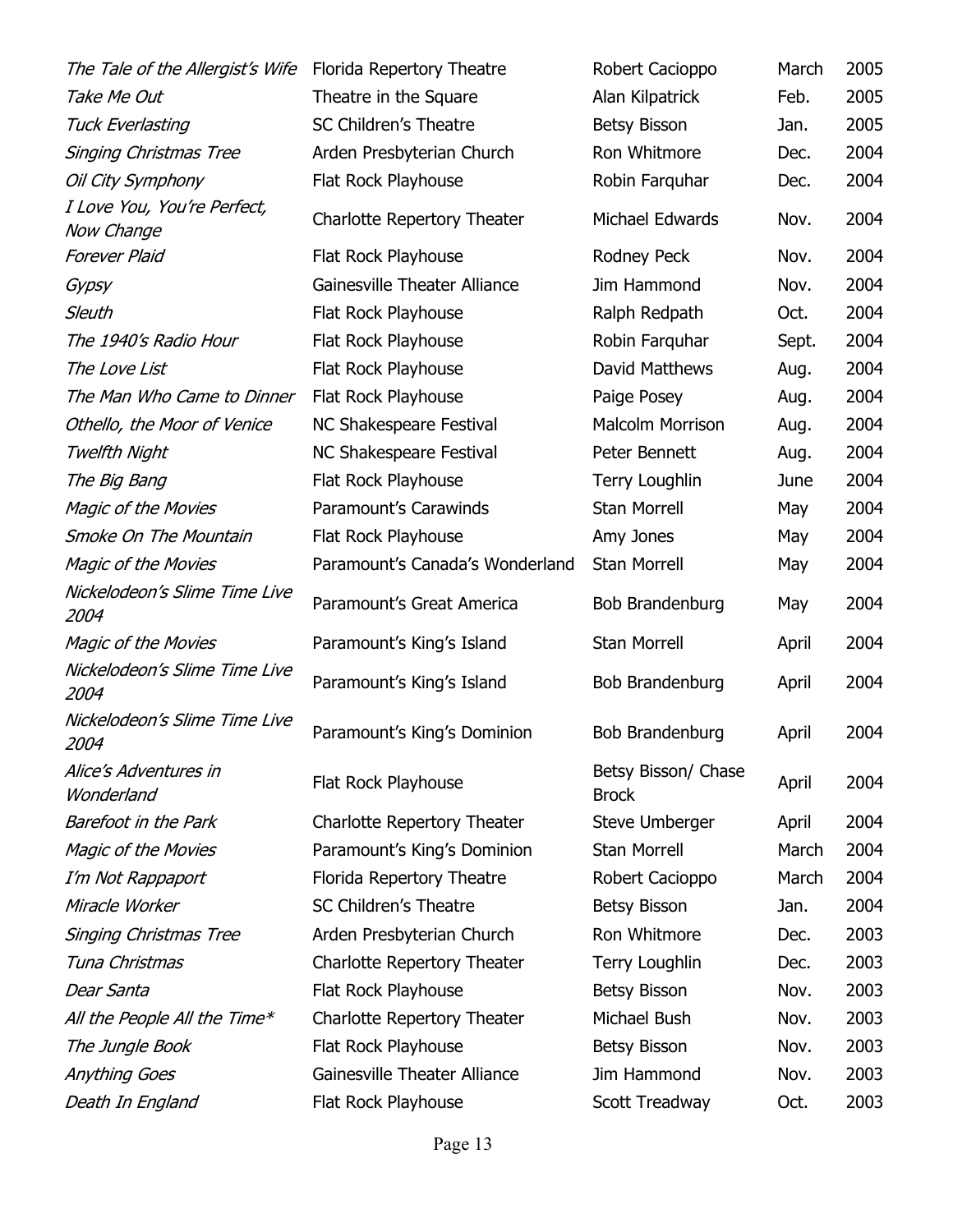| Stars in Your Eyes                                 | Flat Rock Playhouse             | David Ludkin          | Oct.  | 2003 |
|----------------------------------------------------|---------------------------------|-----------------------|-------|------|
| Sly Fox                                            | Florida Repertory Theatre       | Robert Cacioppo       | Oct.  | 2003 |
| Peter Pan                                          | SC Children's Theater           | Molly Hoffman         | Sept. | 2003 |
| The Foreigner                                      | Flat Rock Playhouse             | Robin Farquhar        | Sept. | 2003 |
| There Goes the Bride                               | Flat Rock Playhouse             | <b>Betsy Bisson</b>   | Aug.  | 2003 |
| Midsummer's Night Dream                            | NC Shakespeare Festival         | Steve Umberger        | Aug.  | 2003 |
| The Merchant of Venice                             | NC Shakespeare Festival         | Randall Haynes        | Aug.  | 2003 |
| Spider's Web                                       | Flat Rock Playhouse             | David Matthews        | July  | 2003 |
| Singin' In The Rain                                | Flat Rock Playhouse             | Paige Posey           | July  | 2003 |
| Side by Side                                       | Temple Theatre                  | Jerry Sipp            | June  | 2003 |
| Starstruck (premiere)                              | Flat Rock Playhouse             | <b>Terry Loughlin</b> | June  | 2003 |
| <b>Super Stars</b>                                 | Paramount's Canada's Wonderland | Diana Agopian         | June  | 2003 |
| <b>Everything the Traffic</b><br><b>Will Allow</b> | Flat Rock Playhouse             | Denise Cooper         | May   | 2003 |
| Graveyard Shift                                    | Paramount's King's Island       | Joe Holdman           | May   | 2003 |
| Nickelodeon's Slime Time Live<br>2003              | Paramount's Great America       | Bob Brandenburg       | May   | 2003 |
| Nickelodeon's Slime Time Live<br>2003              | Paramount's King's Island       | Bob Brandenburg       | April | 2003 |
| Nickelodeon's Slime Time Live<br>2003              | Paramount's King's Dominion     | Bob Brandenburg       | April | 2003 |
| Stand by Your Man: The<br>Tammy Wynette Story      | Goodspeed Opera House           | Gabe Barre            | April | 2003 |
| Shadowlands                                        | <b>Grace Community Church</b>   | <b>Betsy Bisson</b>   | March | 2003 |
| Over the Tavern                                    | Riverside Theater               | <b>Steve Umberger</b> | Feb.  | 2003 |
| Jar the Floor                                      | Charlotte Repertory Theater     | <b>Steve Umberger</b> | Feb.  | 2003 |
| The Lion, the Witch and the<br>Wardrobe            | <b>SC Children's Theatre</b>    | <b>Betsy Bisson</b>   | Jan.  | 2003 |
| <b>Master Class</b>                                | Florida Repertory Theatre       | Maureen Heffernan     | Jan.  | 2003 |
| Stand by Your Man: The<br>Tammy Wynette Story      | Casa Manana                     | Gabe Barre            | Jan.  | 2003 |
| <b>Singing Christmas Tree</b>                      | Arden Presbyterian Church       | Ron Whitmore          | Dec.  | 2002 |
| Golf with Alan Sheppard                            | Florida Repertory Theatre       | Robert Cacioppo       | Dec.  | 2002 |
| Tuna Christmas                                     | Charlotte Repertory Theater     | <b>Terry Loughlin</b> | Dec.  | 2002 |
| Appalachian Christmas<br>Homecoming                | Flat Rock Playhouse             | <b>Tim Morrissey</b>  | Nov.  | 2002 |
| Mousetrap                                          | Florida Repertory Theatre       | Robert Cacioppo       | Nov.  | 2002 |
| A Tuna Christmas                                   | Flat Rock Playhouse             | <b>Terry Loughlin</b> | Nov.  | 2002 |
| A Streetcar Named Desire                           | Tennessee Repertory Theater     | David Grapes          | Oct.  | 2002 |
| My Way                                             | Arkansas Repertory Theater      | David Grapes          | Oct.  | 2002 |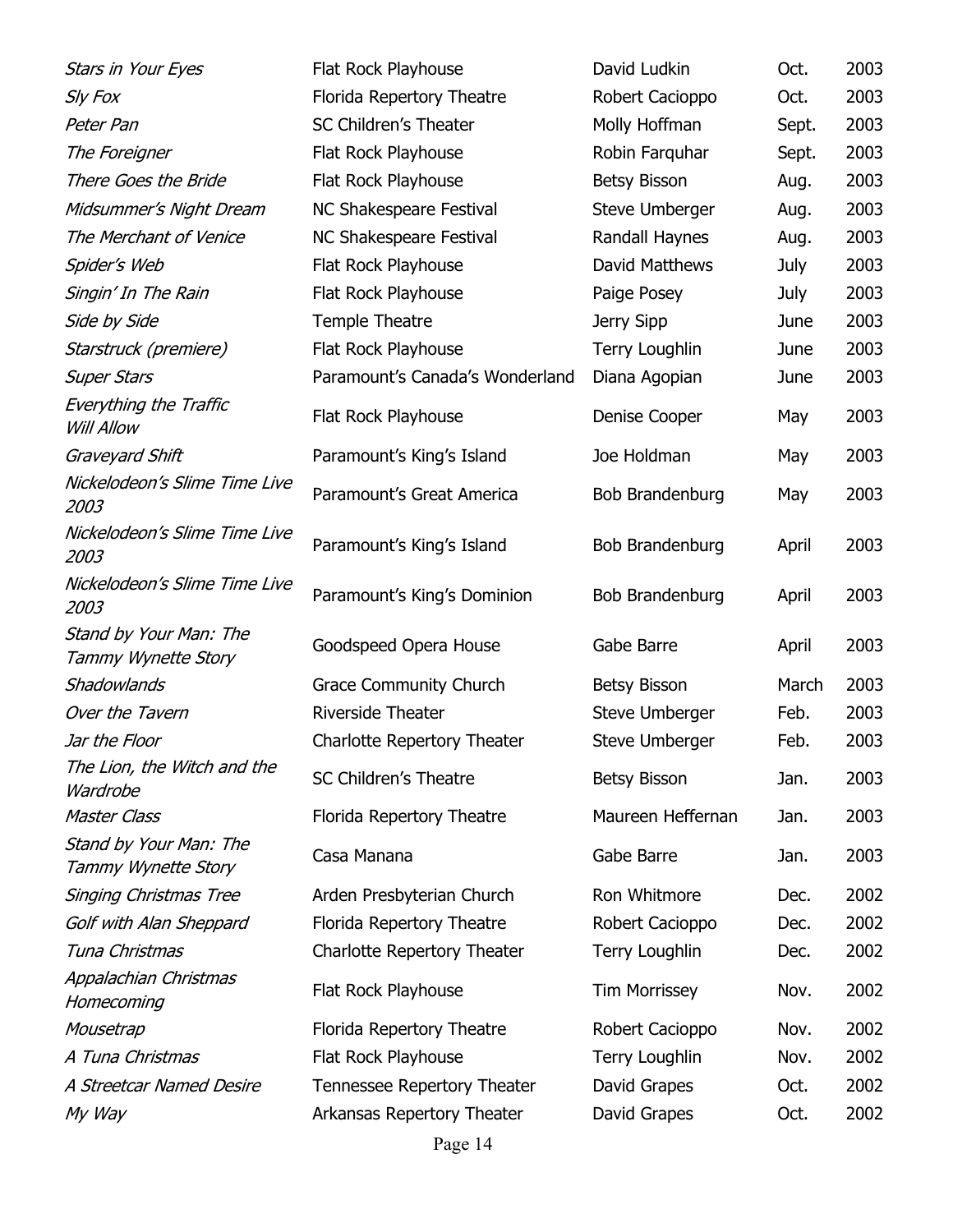| Grace & Glorie                                 | Flat Rock Playhouse             | <b>Betsy Bisson</b>    | Oct.  | 2002 |
|------------------------------------------------|---------------------------------|------------------------|-------|------|
| Prelude to a Kiss                              | Temple Theatre                  | Jerry Sipp             | Oct.  | 2002 |
| Arsenic & Old Lace                             | Flat Rock Playhouse             | David Matthews         | Sept. | 2002 |
| Roadside                                       | Flat Rock Playhouse             | Robin Farquhar         | Sept. | 2002 |
| I Love You, You're Perfect,<br>Now Change      | Temple Theatre                  | Jerry Sipp             | Aug.  | 2002 |
| South Pacific                                  | Flat Rock Playhouse             | Paige Posey            | July  | 2002 |
| My Way                                         | <b>Barter Theatre</b>           | David Grapes           | July  | 2002 |
| Jim's Garage (premiere)                        | Flat Rock Playhouse             | Robin Farquhar         | July  | 2002 |
| <b>Anything Goes</b>                           | Flat Rock Playhouse             | Paige Posey            | June  | 2002 |
| Graveyard Shift                                | Paramount's Canada's Wonderland | Mike Cheeseman         | June  | 2002 |
| Latin Hot Beats                                | Paramount's King's Dominion     | Diana Agopian          | May   | 2002 |
| My Way                                         | Flat Rock Playhouse             | David Grapes           | May   | 2002 |
| Nickelodeon's Slime Time Live<br>2002          | Paramount's Great America       | Bob Brandenburg        | May   | 2002 |
| Nickelodeon's Slime Time Live<br>2002          | Paramount's King's Island       | <b>Bob Brandenburg</b> | April | 2002 |
| Nickelodeon's Slime Time Live<br>2002          | Paramount's King's Dominion     | Bob Brandenburg        | April | 2002 |
| Charlotte's Web                                | Flat Rock Playhouse             | <b>Betsy Bisson</b>    | April | 2002 |
| <b>Forever Plaid</b>                           | Temple Theatre                  | Jerry Sipp             | Feb.  | 2002 |
| <b>Dinner with Friends</b>                     | Florida Repertory Theatre       | Gus Kiakkonen          | Feb.  | 2002 |
| The Misanthrope                                | Charlotte Repertory Theater     | Randal Hayes           | Jan.  | 2002 |
| <b>Singing Christmas Tree</b>                  | Arden Presbyterian Church       | Ron Whitmore           | Dec.  | 2001 |
| Proposals                                      | Charlotte Repertory Theater     | <b>Terry Loughlin</b>  | Dec.  | 2001 |
| A Christmas Carol                              | Flat Rock Playhouse             | Betsy Bisson           | Nov.  | 2001 |
| Best Christmas Pageant Ever                    | Flat Rock Playhouse             | <b>Betsy Bisson</b>    | Nov.  | 2001 |
| Dial M for Murder                              | Flat Rock Playhouse             | Scott Treadway         | Oct.  | 2001 |
| Romance in D                                   | Flat Rock Playhouse             | <b>Betsy Bisson</b>    | Oct.  | 2001 |
| True Home                                      | Charlotte Repertory Theater     | John Caraffa           | Oct.  | 2001 |
| Stand by Your Man: The<br>Tammy Wynette Story  | Ryman Auditorium                | Gabe Barre             | Sept. | 2001 |
| Fearfest                                       | Paramount's King's Dominion     | Joe Holdman            | Sept. | 2001 |
| Stand by Your Man: The<br>Tammy Wynette Story* | Flat Rock Playhouse             | Gabe Barre             | Aug.  | 2001 |
| State Fair                                     | Flat Rock Playhouse             | Paige Posey            | July  | 2001 |
| Maggie's Getting Married                       | Flat Rock Playhouse             | <b>Terry Loughlin</b>  | July  | 2001 |
| <b>Bye Bye Birdie</b>                          | Flat Rock Playhouse             | Paige Posey            | June  | 2001 |
| Graveyard Shift                                | Paramount's King's Dominion     |                        | May   | 2001 |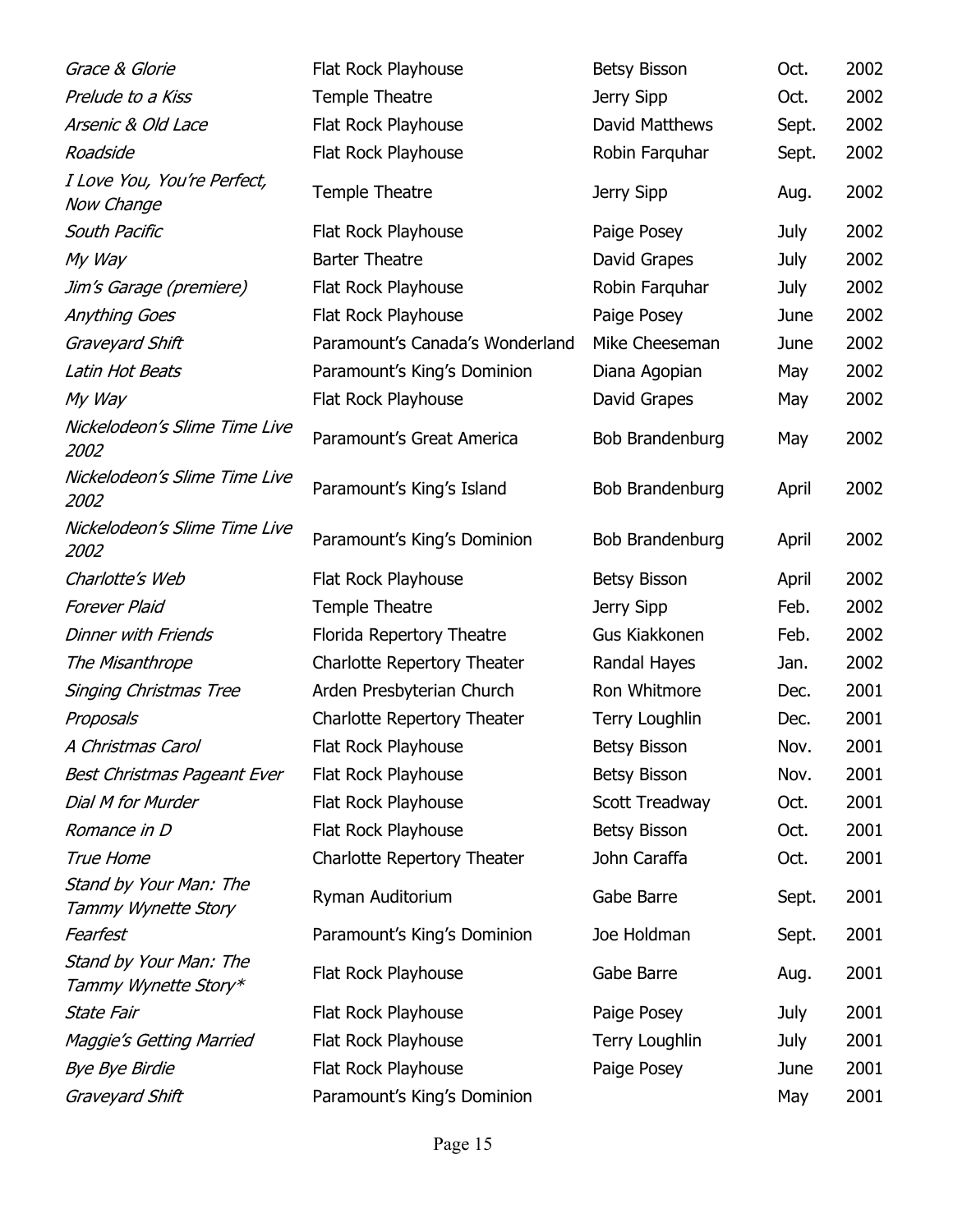| Over the River and Through<br>the Woods  | Flat Rock Playhouse              | <b>Terry Loughlin</b> | May   | 2001 |
|------------------------------------------|----------------------------------|-----------------------|-------|------|
| Aladdin                                  | Flat Rock Playhouse              | <b>Betsy Bisson</b>   | May   | 2001 |
| <b>Pump Boys and Dinettes</b>            | Temple Theatre                   | <b>Tim Morrissey</b>  | May   | 2001 |
| Nicktoon's Summer Jam                    | Paramount's Great America        | Bob Brandenburg       | May   | 2001 |
| Nicktoon's Summer Jam                    | Paramount's King's Island        | Bob Brandenburg       | April | 2001 |
| Scooby's Great Adventure                 | Paramount's King's Island        | Mike Cheeseman        | April | 2001 |
| Nicktoon's Summer Jam                    | Paramount's King's Dominion      | Bob Brandenburg       | April | 2001 |
| Wit                                      | Charlotte Repertory Theater      | <b>Steve Umberger</b> | April | 2001 |
| Noises Off                               | Temple Theatre                   | <b>Tim Morrissey</b>  | Feb.  | 2001 |
| Having Our Say                           | Charlotte Repertory Theater      | Terry Loughlin        | Feb.  | 2001 |
| Camping with Henry and Tom               | <b>Temple Theatre</b>            | Donna Shannon         | Jan.  | 2001 |
| Queen Elizabeth II                       | Paramount's Cruise Line Division | John Ancona           | Dec.  | 2000 |
| The Christmas Carol                      | Temple Theatre                   | <b>Tim Morrissey</b>  | Dec.  | 2000 |
| <b>Room Service</b>                      | Florida Repertory Theatre        | Robert Cacioppo       | Dec.  | 2000 |
| The Littlest Angel/Gift of the<br>Magi   | Flat Rock Playhouse              | <b>Betsy Bisson</b>   | Nov.  | 2000 |
| A Tuna Christmas                         | Flat Rock Playhouse              | <b>Terry Loughlin</b> | Nov.  | 2000 |
| Art                                      | Florida Repertory Theatre        | Maureen Heffernan     | Nov.  | 2000 |
| The Legend of Sleepy Hollow              | Flat Rock Playhouse              | <b>Betsy Bisson</b>   | Oct.  | 2000 |
| The Woman In Black                       | Flat Rock Playhouse              | Scott Treadway        | Oct.  | 2000 |
| The Uneasy Chair                         | Temple Theatre                   | <b>Tim Morrissey</b>  | Oct.  | 2000 |
| <b>West Side Story</b>                   | Flat Rock Playhouse              | Paige Posey           | Sept. | 2000 |
| Fearfest                                 | Paramount's King's Dominion      | Joe Holdman           | Sept. | 2000 |
| Here on the Flight Path                  | Flat Rock Playhouse              | Norm Foster           | Aug.  | 2000 |
| Oklahoma!                                | Flat Rock Playhouse              | <b>Terry Loughlin</b> | Aug.  | 2000 |
| You Can't Take It With You               | Flat Rock Playhouse              | <b>Terry Loughlin</b> | July  | 2000 |
| Harvey                                   | <b>Barter Theatre</b>            | Tom Cheli             | July  | 2000 |
| My Fair Lady                             | <b>Barter Theatre</b>            | <b>Richard Rose</b>   | July  | 2000 |
| Double Dare 2000                         | Silver Dollar City               | Bob Brandenburg       | June  | 2000 |
| 42nd Street                              | Flat Rock Playhouse              | Paige Posey           | June  | 2000 |
| Proposals                                | Flat Rock Playhouse              | <b>Terry Loughlin</b> | May   | 2000 |
| The Taffetas                             | Flat Rock Playhouse              | <b>Ruth Rosen</b>     | May   | 2000 |
| The Lion, the Witch, and the<br>Wardrobe | Flat Rock Playhouse              | <b>Betsy Bisson</b>   | May   | 2000 |
| Nicktoon's Summer Jam                    | Paramount's Great America        | Bob Brandenburg       | May   | 2000 |
| Grave Yard Shift                         | Paramount's Carawinds            | Mike Cheeseman        | May   | 2000 |
| Scooby's Great Adventure                 | Paramount's King's Island        | Mike Cheeseman        | April | 2000 |
| Nicktoon's Summer Jam                    | Paramount's King's Island        | Bob Brandenburg       | April | 2000 |
|                                          | Page 16                          |                       |       |      |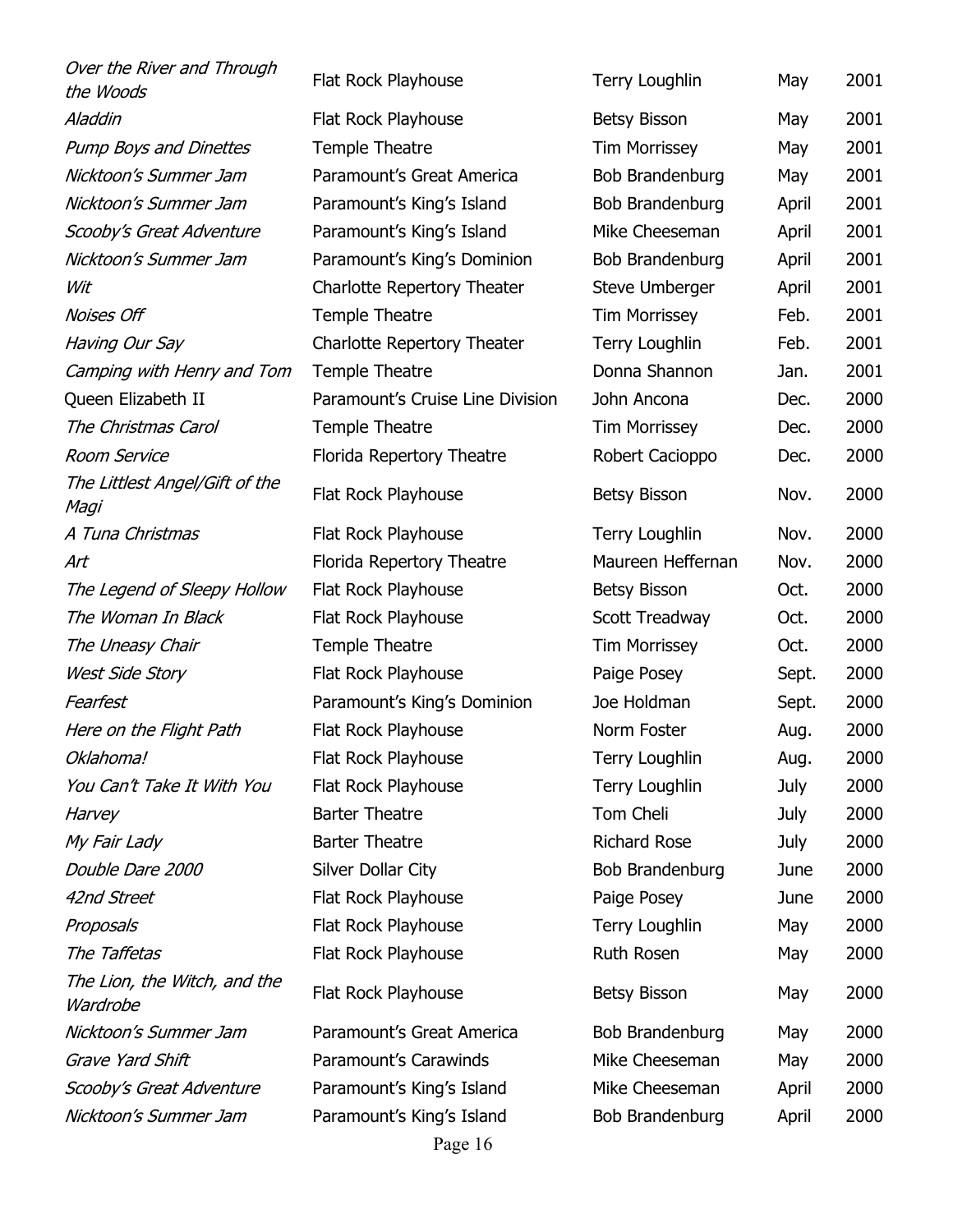Foxfire Temple Theatre Cash on Delivery Temple Theatre Psycopathia Sexualis Charlotte Repertory Sleeping Beauty Barter Theatre Fair and Tender Ladies Barter Theatre Fair and Tender Ladies Temple Theatre Arsenic and Old Lace Temple Theatre Grease Flat Rock Playhouse Look Homeward, Angel Flat Rock Playhouse Affections of May Temple Theatre Honky Tonk Angels Flat Rock Playhouse Smoke on the Mountain Temple Theatre Sinners Flat Rock Playhouse The King  $& I$  Flat Rock Playhouse Wrong for Each Other Flat Rock Playhouse The Last Night of Ballyhoo Flat Rock Playhouse Guys and Dolls **Barter Theatre** You Can't Take it With You Barter Theatre Scooby's Great Adventure Paramount's King's Island Nicktoon's Rockin' Countdown Paramount's King's Island Damn Yankees Downtown Cabaret

Nicktoon's Summer Jam Paramount's King's Dominion B No Sex Please We're British Temple Theatre Dream Girls **Playhouse in the Square** Harry Britannian Harry Britannian March 2000 The Deer and Antelope Play Charlotte Repertory Steve Umberger Steve Umberger Steve Umberger Steve Umberger Steve Harvey **Florida Repertory Theatre** Peter Benet Benet Benet Array Benet Array Peter Benet Benet Benet Benet Benet B Queen Elizabeth II Paramount's Cruise Line Division John July A Christmas Carol Flat Rock Playhouse Bets Bisson Dec. 1999 Holiday Memories Temple Theatre Theatre 1940's Radio Hour Theatre in the Square J Gross Indecencies Charlotte Repertory Steve Umberger Nov. 1999 Sleuth **Florida Repertory Theatre** Dennis Dennis Dennis Dennis Dennis Dennis Dennis Dennis Dennis Dennis Dennis D Nicktoon's Rockin' Countdown Paramount's Great America F Nicktoon's Rockin' Countdown Paramount's King's Dominion B Children of Eden **Playhouse on the Square** Renaissance Cruise Line Paramount's Cruise Line Division June Déjà vu illustration de Temple Theatre in Morris Temple Theatre Spider's Web **Florida Repertory Theatre** Robert Cacioppo

| <b>Bob Brandenburg</b> | April | 2000 |
|------------------------|-------|------|
| <b>Martin Thompson</b> | April | 2000 |
| Tim Morrissey          | March | 2000 |
| larry Brice            | March | 2000 |
| Tim Morrissey          | Feb.  | 2000 |
| Terry Loughlin         | Feb.  | 2000 |
| Charles Repole         | Feb.  | 2000 |
| Tim Morrissey          | Feb.  | 2000 |
| Tim Morrissey          | Jan.  | 2000 |
| Steve Umberger         | Jan.  | 2000 |
| eter Benet             | Jan.  | 2000 |
| ohn Ancona             | Dec.  | 1999 |
| Betsy Bisson           | Dec.  | 1999 |
| Tim Morrissey          | Dec.  | 1999 |
| ason Bryce             | Nov.  | 1999 |
| Steve Umberger         | Nov.  | 1999 |
| Tim Morrissey          | Nov.  | 1999 |
| aige Posey             | Oct.  | 1999 |
| Dennis Delaney         | Oct.  | 1999 |
| Terry Loughlin         | Sept. | 1999 |
| Tim Morrissey          | Sept. | 1999 |
| <b>Fed Swindley</b>    | Aug.  | 1999 |
| Tim Morrissey          | Aug.  | 1999 |
| <b>Michael Edwards</b> | Aug.  | 1999 |
| <b>Terry Loughlin</b>  | July  | 1999 |
| <b>Terry Loughlin</b>  | June  | 1999 |
| Terry Loughlin         | May   | 1999 |
| Richard Rose           | May   | 1999 |
| ohn Hardy              | May   | 1999 |
| Bob Brandenburg        | May   | 1999 |
| <b>1ike Cheeseman</b>  | April | 1999 |
| Bob Brandenburg        | April | 1999 |
| Bob Brandenburg        | April | 1999 |
| Craig North            | April | 1999 |
| ester Malizia          | March | 1999 |
| ohn Ancona             | March | 1999 |
| Tim Morrissey          | Feb.  | 1999 |
| Robert Cacionno        | Feb.  | 1999 |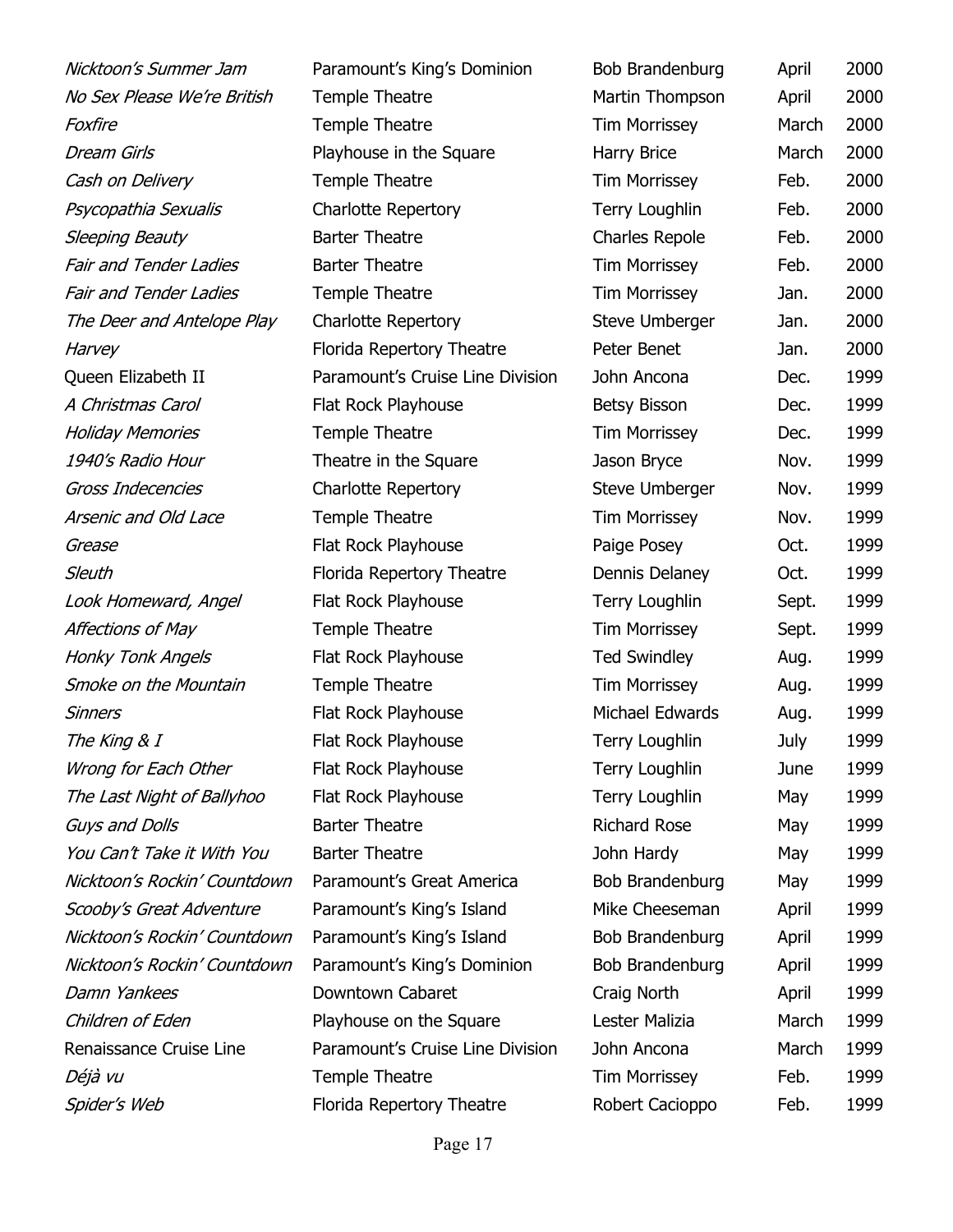| Old Wicked Songs                    | Temple Theatre                   | <b>Tim Morrissey</b>                   | Jan.  | 1999 |
|-------------------------------------|----------------------------------|----------------------------------------|-------|------|
| Tuna Christmas                      | Charlotte Repertory Theater      | <b>Terry Loughlin</b>                  | Nov.  | 1998 |
| Our Town                            | Florida Repertory Theatre        | Robert Barron                          | Oct.  | 1998 |
| Swingtime Canteen                   | Charlotte Repertory Theater      | <b>Terry Loughlin</b>                  | Oct.  | 1998 |
| Gross Indecency                     | Theatre in the Square            | Anders Cato                            | Oct.  | 1998 |
| Swingtime Canteen                   | Flat Rock Playhouse              | <b>Terry Loughlin</b>                  | Sept. | 1998 |
| Grace and Glory                     | Temple Theatre                   | <b>Tim Morrissey</b>                   | Sept. | 1998 |
| To Kill a Mockingbird               | Flat Rock Playhouse              | <b>Betsy Bisson</b>                    | Sept. | 1998 |
| Renaissance Cruise Line             | Paramount's Cruise Line Division | John Ancona                            | Aug.  | 1998 |
| The Foreigner                       | Temple Theatre                   | <b>Tim Morrissey</b>                   | Aug.  | 1998 |
| Annie Get Your Gun                  | Flat Rock Playhouse              | <b>Terry Loughlin</b>                  | Aug.  | 1998 |
| Perfect Wedding                     | Flat Rock Playhouse              | Robin Farquhar                         | Aug.  | 1998 |
| The Will Rogers Follies             | Flat Rock Playhouse              | Robin Farquhar/<br><b>Betsy Bisson</b> | July  | 1998 |
| The Affections of May               | Flat Rock Playhouse              | Scott Treadway                         | July  | 1998 |
| The Sound of Music                  | Flat Rock Playhouse              | Robin Farquhar                         | June  | 1998 |
| Cotton Eyed Joe                     | Temple Theatre                   | <b>Tim Morrissey</b>                   | June  | 1998 |
| Jupiter in July                     | Flat Rock Playhouse              | Terry Loughlin                         | May   | 1998 |
| Lava Jive                           | Paramount's King's Dominion      | Joe Holdman                            | April | 1998 |
| Nickelodeon's Summer Block<br>Party | Paramount's King's Dominion      | Bob Brandenburg                        | April | 1998 |
| <b>Hamlet the Musical</b>           | Temple Theatre                   | <b>Tim Morrissey</b>                   | April | 1998 |
| Don't Dress for Dinner              | Temple Theatre                   | <b>Tim Morrissey</b>                   | March | 1998 |
| Return to the Forbidden<br>Planet   | Playhouse on the Square          | Scott Ferguson                         | March | 1998 |
| <b>Sound of Music</b>               | Miami Valley Dinner Theatre      | Scott Keys                             | Feb.  | 1998 |
| <b>Fair and Tender Ladies</b>       | Temple Theatre                   | <b>Tim Morrissey</b>                   | Jan.  | 1998 |
| 1940's Radio Hour                   | Charlotte Repertory Theater      | <b>Terry Loughlin</b>                  | Nov.  | 1997 |
| <b>Holiday Memories</b>             | Temple Theatre                   | <b>Tim Morrissey</b>                   | Nov.  | 1997 |
| The Legend of Sleepy Hollow*        | Flat Rock Playhouse              | <b>Betsy Bisson</b>                    | Oct.  | 1997 |
| Moon Over Buffalo                   | Flat Rock Playhouse              | Ralph Redpath                          | Oct.  | 1997 |
| Invisible Man                       | Temple Theatre                   | <b>Tim Morrissey</b>                   | Oct.  | 1997 |
| <b>Bus Stop</b>                     | Flat Rock Playhouse              | Ken Kay                                | Sept. | 1997 |
| Dr. Cook's Garden                   | Flat Rock Playhouse              | <b>Betsy Bisson</b>                    | Sept. | 1997 |
| Cash on Delivery                    | Flat Rock Playhouse              | Michael Edwards                        | Aug.  | 1997 |
| <b>Big River</b>                    |                                  |                                        |       |      |
|                                     | Flat Rock Playhouse              | <b>Steve Ayers</b>                     | July  | 1997 |
| Catfish Moon                        | Flat Rock Playhouse              | <b>Terry Loughlin</b>                  | July  | 1997 |
| Fiddler on the Roof                 | Flat Rock Playhouse              | <b>Terry Loughlin</b>                  | June  | 1997 |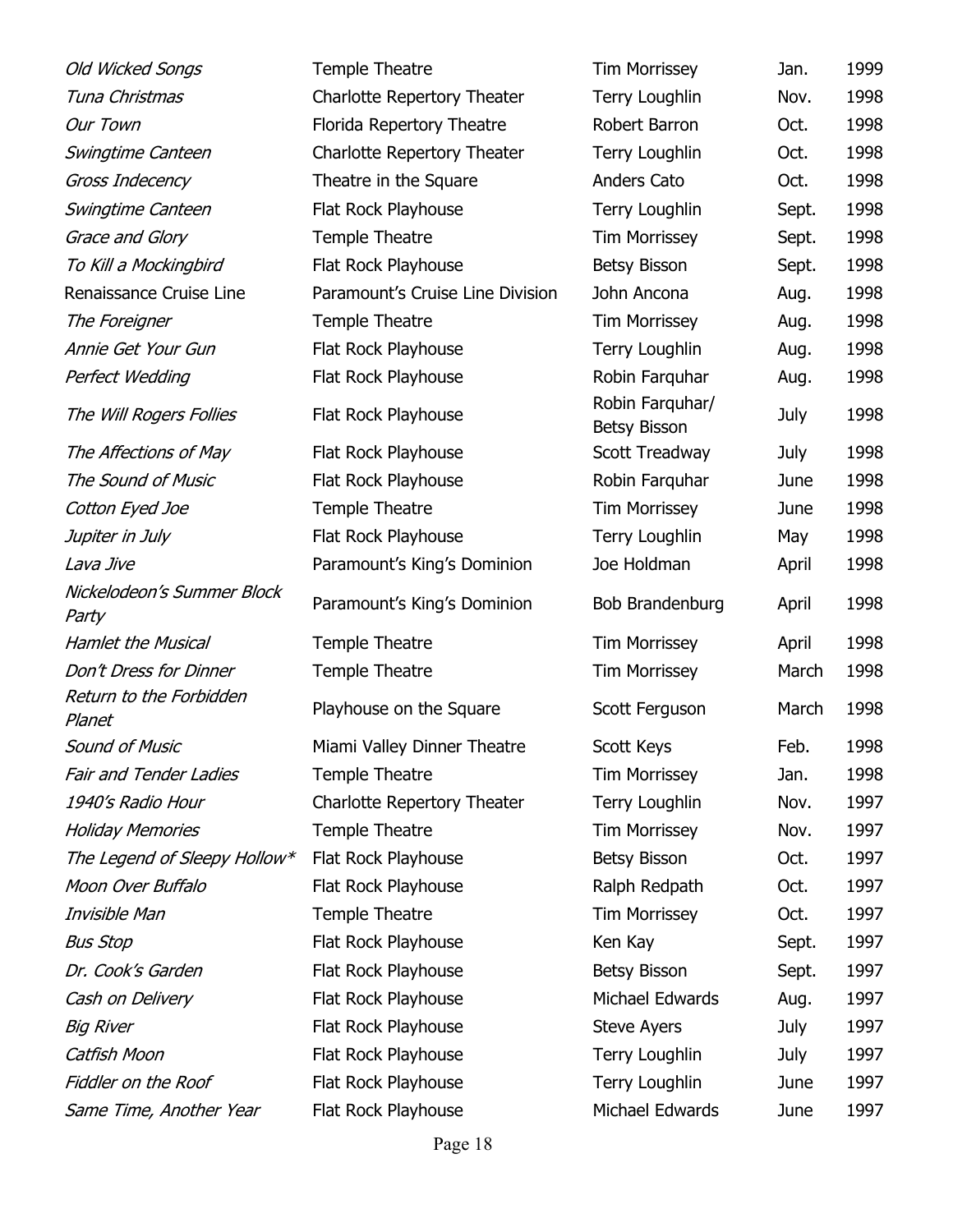| Something <sup>1</sup> s Afoot                    | Flat Rock Playhouse                | Joel Carlton          | May   | 1997 |
|---------------------------------------------------|------------------------------------|-----------------------|-------|------|
| The Little Mermaid                                | Flat Rock Playhouse                | <b>Betsy Bisson</b>   | May   | 1997 |
| Lighting Designer and System<br>Designer          | Station Casinos- Kansas City       |                       | Nov   | 1996 |
| Always Patsy Cline                                | Charlotte Repertory Theater        | <b>Ted Swindley</b>   | Oct.  | 1996 |
| Always Patsy Cline                                | Flat Rock Playhouse                | <b>Ted Swindley</b>   | Sept. | 1996 |
| Arms and the Man                                  | Flat Rock Playhouse                | <b>Betsy Bisson</b>   | Sept. | 1996 |
| The Moving of Lilla Barton                        | Flat Rock Playhouse                | Robin Farquhar        | Aug.  | 1996 |
| Crazy for You                                     | Flat Rock Playhouse                | Fred Chappell         | Aug.  | 1996 |
| A Tuna Christmas                                  | Flat Rock Playhouse                | <b>Terry Loughlin</b> | July  | 1996 |
| Brigadoon                                         | Flat Rock Playhouse                | <b>Bob Bogdanoff</b>  | July  | 1996 |
| A Funny Thing Happened on<br>the way to the Forum | Flat Rock Playhouse                | <b>Terry Loughlin</b> | June  | 1996 |
| <b>Blithe Spirit</b>                              | Flat Rock Playhouse                | Ron Fender            | June  | 1996 |
| King Mackerel & The Blues are<br>Running          | JFK Center for the Performing Arts | John Haber            | May   | 1996 |
| <b>Mixed Emotions</b>                             | Flat Rock Playhouse                | <b>Steve Ayers</b>    | May   | 1996 |
| Death Defying Acts                                | Coconut Grove Playhouse            | Robert Kalfin         | April | 1996 |
| <b>Waiting for Godot</b>                          | Coconut Grove Playhouse            | Luke Yankee           | March | 1996 |
| Marjory                                           | Coconut Grove Playhouse            | Gail Garrison         | Feb.  | 1996 |
| King Mackerel & The Blues are<br>Running          | Charlotte Repertory Theater        | John Haber            | Oct.  | 1995 |
| King Mackerel & The Blues are<br>$Running*$       | Flat Rock Playhouse                | John Haber            | Oct.  | 1995 |
| Do Not Go Gentle*                                 | Flat Rock Playhouse                | Fred Chappell         | Sept. | 1995 |
| The Battle of Shallowford                         | Flat Rock Playhouse                | Scott Treadway        | Aug.  | 1995 |
| Wait Until Dark                                   | Flat Rock Playhouse                | Ken Kay               | Aug.  | 1995 |
| <b>Music Man</b>                                  | Flat Rock Playhouse                | <b>Bob Bagdanoff</b>  | July  | 1995 |
| My Three Angels                                   | Flat Rock Playhouse                | Robin Farquhar        | July  | 1995 |
| <b>Buffalo Gals</b>                               | Flat Rock Playhouse                | Maureen Hefferman     | June  | 1995 |
| Beau Jest                                         | Flat Rock Playhouse                | <b>Terry Loughlin</b> | June  | 1995 |
| <b>Five Guys Named Moe</b>                        | <b>Charlotte Repertory Theater</b> | Kenny Ingram          | June  | 1995 |
| <b>Five Guys Named Moe</b>                        | Flat Rock Playhouse                | Kenny Ingram          | May   | 1995 |
| Rothchilds                                        | Coconut Grove Playhouse            | Jeffery Moss          | April | 1995 |
| <b>Old Business</b>                               | Coconut Grove Playhouse            | Joe Cacaci            | Feb.  | 1995 |
| Falling Fidel*                                    | Coconut Grove Playhouse            | Rafael Blanco         | Dec.  | 1994 |
| Havana BC                                         | Coconut Grove Playhouse            | Ron Torres            | Nov.  | 1994 |
| Someone Who'll Watch Over<br>Me                   | Charlotte Repertory Theater        | <b>Terry Loughlin</b> | Oct.  | 1994 |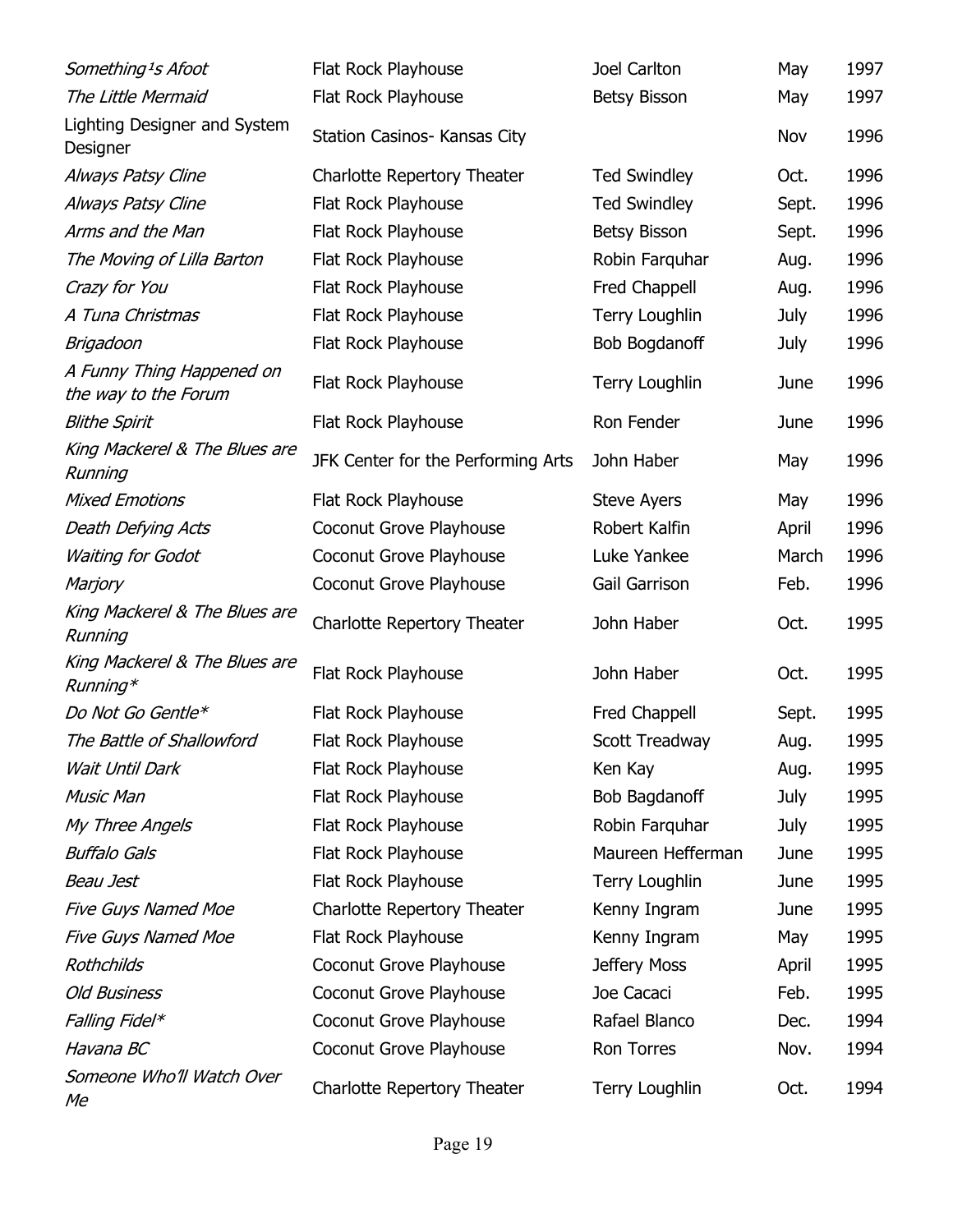Lost in Yonkers Flat Rock Playhouse Harvey Flat Rock Playhouse Running in the Red Flat Rock Playhouse  $My Fair Lady$  Flat Rock Playhouse Lucky Guy **Flat Rock Playhouse** Anybody for Murder Flat Rock Playhouse Pump Boys & Dinettes Flat Rock Playhouse Rooster and the Egg Coconut Grove Playhouse Love Letters **Coconut Grove Playhouse** Oleanna Coconut Grove Playhouse Breaking Legs **Coconut Grove Playhouse** Breaking Legs Flat Rock Playhouse A Few Good Men Flat Rock Playhouse Hello, Dolly! Flat Rock Playhouse Don't Dress for Dinner Flat Rock Playhouse City of Angels Flat Rock Playhouse Rockers Flat Rock Playhouse Smoke on the Mountain Flat Rock Playhouse To Forgive, Divine Flat Rock Playhouse Amadeus Town and Gown Theatre Sleeping Beauty State of Alabama Ballet 'Night Mother Town and Gown Theatre Nutcracker State of Alabama Ballet Midsummer's Night Dream State of Alabama Ballet Sound of Music Summerfest Crimes of the Heart Town and Gown Theatre Sophisticated Ladies Town and Gown Theatre \* Denotes World Premiere <sup>t</sup>

| Forever Plaid                   | Flat Rock Playhouse         | Rodney Peck            | Sept. | 1994 |
|---------------------------------|-----------------------------|------------------------|-------|------|
| Lost In Yonkers                 | Charlotte Repertory Theater | <b>Terry Loughlin</b>  | Sept. | 1994 |
| Lost in Yonkers                 | Flat Rock Playhouse         | <b>Terry Loughlin</b>  | Aug.  | 1994 |
| Harvey                          | Flat Rock Playhouse         | Robin Farquhar         | Aug.  | 1994 |
| Running in the Red              | Flat Rock Playhouse         | Ken Kay                | Aug.  | 1994 |
| My Fair Lady                    | Flat Rock Playhouse         | <b>Bob Bogdanoff</b>   | July  | 1994 |
| Lucky Guy                       | Flat Rock Playhouse         | <b>Willard Beckham</b> | June  | 1994 |
| Anybody for Murder              | Flat Rock Playhouse         | <b>Steve Carlisle</b>  | June  | 1994 |
| <b>Pump Boys &amp; Dinettes</b> | Flat Rock Playhouse         | Jason Edwards          | May   | 1994 |
| Rooster and the Egg             | Coconut Grove Playhouse     | Arthur Storch          | May   | 1994 |
| Love Letters                    | Coconut Grove Playhouse     | Arnold Mittleman       | April | 1994 |
| A Few Good Men                  | Charlotte Repertory Theater | Steve Umberger         | April | 1994 |
| Oleanna                         | Coconut Grove Playhouse     | Luke Yankee            | Nov.  | 1993 |
| Breaking Legs                   | Coconut Grove Playhouse     | Robert Kalfin          | Oct.  | 1993 |
| Breaking Legs                   | Flat Rock Playhouse         | Steve Umberger         | Aug.  | 1993 |
| A Few Good Men                  | Flat Rock Playhouse         | Ken Kay                | Aug.  | 1993 |
| Hello, Dolly!                   | Flat Rock Playhouse         | Bob Bogdanoff          | July  | 1993 |
| Don't Dress for Dinner          | Flat Rock Playhouse         | Robin Farquhar         | July  | 1993 |
| City of Angels                  | Flat Rock Playhouse         | <b>Bob Bogdanoff</b>   | June  | 1993 |
| Rockers                         | Flat Rock Playhouse         | Ken Kaye               | June  | 1993 |
| Smoke on the Mountain           | Flat Rock Playhouse         | Dex Edwards            | June  | 1993 |
| To Forgive, Divine              | Flat Rock Playhouse         | <b>Terry Loughlin</b>  | May   | 1993 |
| Amadeus                         | Town and Gown Theatre       | James Hatcher          | May   | 1990 |
| Sleeping Beauty                 | State of Alabama Ballet     | Dame Sonia Arova       | March | 1990 |
| 'Night Mother                   | Town and Gown Theatre       | James Hatcher          | Feb.  | 1990 |
| Nutcracker                      | State of Alabama Ballet     | Dame Sonia Arova       | Dec.  | 1989 |
| Midsummer's Night Dream         | State of Alabama Ballet     | Thor Sutowski          | Oct.  | 1989 |
| Sound of Music                  | Summerfest                  | James Hatcher          | June  | 1989 |
| Gypsy                           | Summerfest                  | James Hatcher          | Aug.  | 1989 |
| Crimes of the Heart             | Town and Gown Theatre       | James Hatcher          | April | 1989 |
| Sophisticated Ladies            | Town and Gown Theatre       | Mercedes Ellington     | Jan.  | 1989 |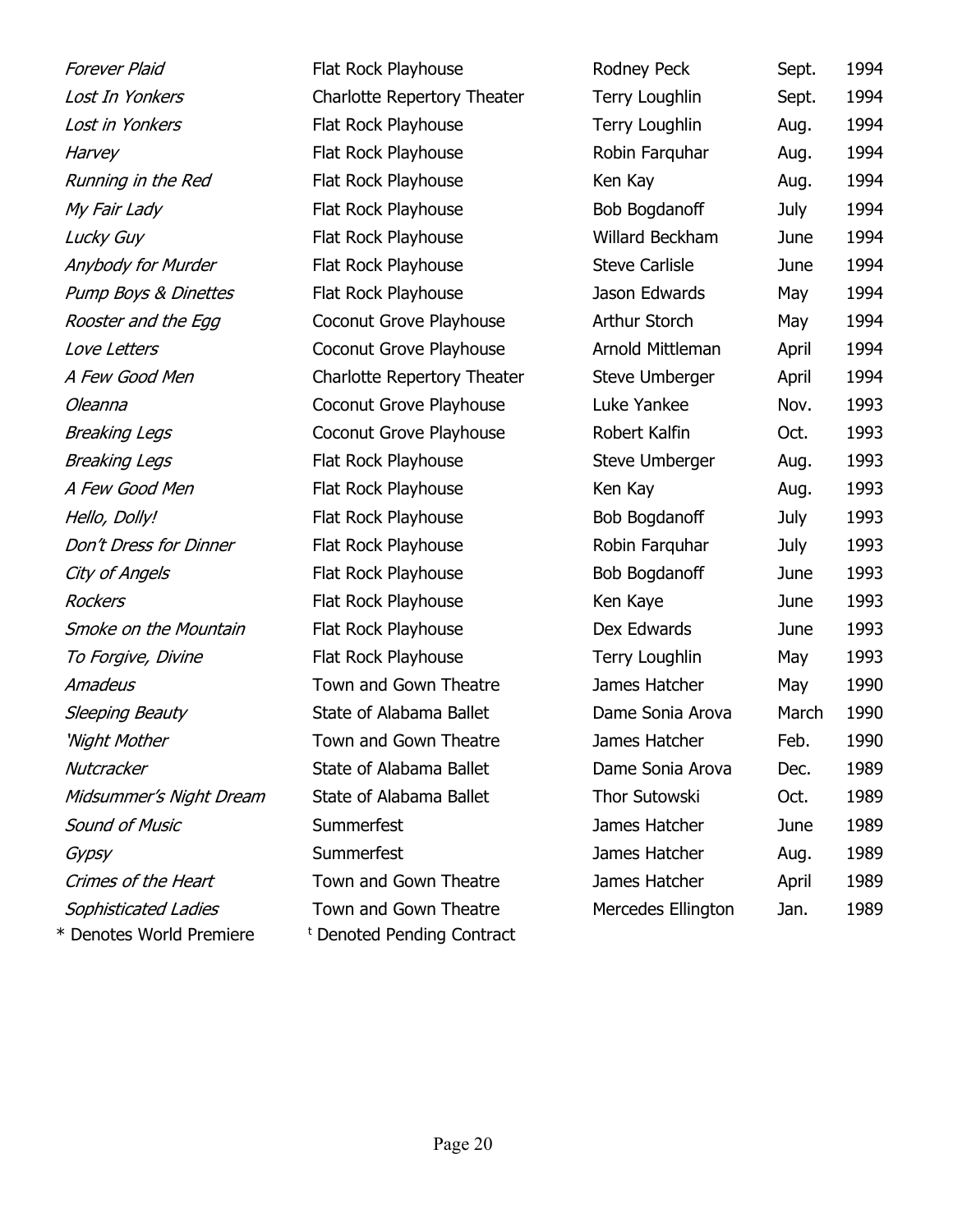### Professional Workshops Presented:

Portfolio Development and Presentation Strategies, Gainesville State Collage, Gainesville, GA, 2010. ETC Congo Programming, Gainesville State College, Gainesville, GA, 2008 and 2010. Advanced Automated Lighting, Brenau University, Gainesville, GA, 2007. Production Electrician Skills, Flat Rock Playhouse, Flat Rock, NC, 1995-2008 Rigging Standards and Arial Safety, Flat Rock Playhouse, Flat Rock, NC, 1998, 2000, 2003 Introduction to Lighting Design, Flat Rock Playhouse, Flat Rock, NC, 1995-2008 Introduction to Lighting Design, Blue Ridge Community College, Hendersonville, NC, 2003-04 Introduction to Lighting Design, High Point University, High Point, NC, 2006 Rigging Standards and Arial Safety, Coconut Grove Playhouse, Miami, FL, 1993-94

### Professional Scenic Design:

| The Secret Garden                   | SC Children's Theatre         | <b>Betsy Bisson</b>                 | March | 2007 |
|-------------------------------------|-------------------------------|-------------------------------------|-------|------|
| Tartuffe                            | <b>Grace Community Church</b> | <b>Betsy Bisson</b>                 | Feb.  | 2006 |
| <b>Tuck Everlasting</b>             | SC Children's Theatre         | <b>Betsy Bisson</b>                 | Jan.  | 2005 |
| Alice's Adventures in<br>Wonderland | Flat Rock Playhouse           | Betsy Bisson/ Chase<br><b>Brock</b> | April | 2004 |
| Shadowlands                         | <b>Grace Community Church</b> | <b>Betsy Bisson</b>                 | March | 2003 |

### Assistant Lighting Design:

| Harry's Friendly Service    | Pittsburgh Public Theater | LD: Kirk Bookman | Mav. | 2009 |
|-----------------------------|---------------------------|------------------|------|------|
| The Italian Girl in Algiers | Pittsburgh Opera          | LD: Steve Agnew  | Feb. | 2009 |
| The Great Gatsby            | Pittsburgh Ballet Theatre | LD: Robert Hand  | Nov. | 2008 |

## Related Experience:

| Owner/Operator Lighting Rental Company Rental Lighting Systems company |                         | 1986-1995 |
|------------------------------------------------------------------------|-------------------------|-----------|
| <b>Technical Director</b>                                              | State of Alabama Ballet | 1988-1990 |
| Rigger Installer                                                       | A.E. Mitchell Company   | 1990.     |
| <b>Production Electrician</b>                                          | Coconut Grove Playhouse | 1990-1996 |

## Affiliations:

United Scenic Artist, Local #829, Member since 1993, **USITT** South Carolina Theatre Association Southeastern Theatre Conference URTA Eagle Scout, Boy Scouts of America, Troup 94, Springboro Ohio